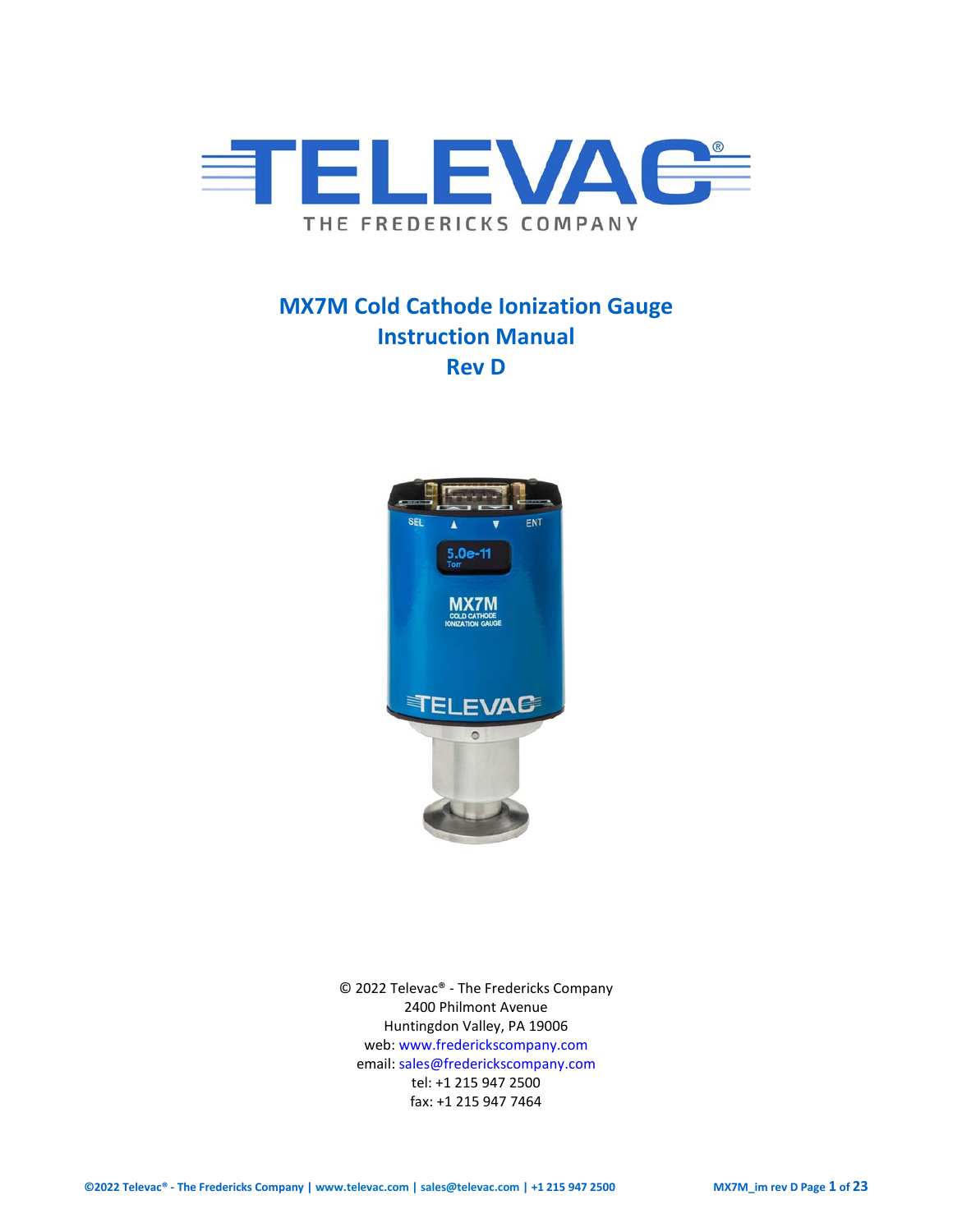## **Table of Contents**

|    | 1.1 |                             |  |
|----|-----|-----------------------------|--|
|    | 1.2 |                             |  |
|    | 1.3 |                             |  |
|    | 1.4 |                             |  |
| 2. |     |                             |  |
|    | 2.1 |                             |  |
| 3. |     |                             |  |
|    | 3.1 |                             |  |
|    | 3.2 |                             |  |
|    | 3.3 |                             |  |
|    | 3.4 |                             |  |
|    | 3.5 |                             |  |
|    |     |                             |  |
|    | 4.1 |                             |  |
|    | 4.2 |                             |  |
|    | 4.3 |                             |  |
|    |     |                             |  |
|    | 5.1 |                             |  |
|    | 5.2 |                             |  |
|    |     |                             |  |
|    | 6.1 |                             |  |
|    | 6.2 |                             |  |
|    | 6.3 |                             |  |
|    | 6.4 |                             |  |
|    | 6.5 |                             |  |
|    | 6.6 |                             |  |
| 7. |     |                             |  |
|    | 7.1 |                             |  |
|    | 7.2 |                             |  |
|    | 7.3 |                             |  |
|    | 7.4 |                             |  |
|    |     | 8. Cleaning the MX7M Sensor |  |
|    | 8.1 |                             |  |
| 9. |     |                             |  |
|    | 9.1 |                             |  |
|    | 9.2 |                             |  |
|    | 9.3 |                             |  |
|    | 9.4 |                             |  |
|    | 9.5 |                             |  |
|    | 9.6 |                             |  |
|    | 9.7 |                             |  |
|    | 9.8 |                             |  |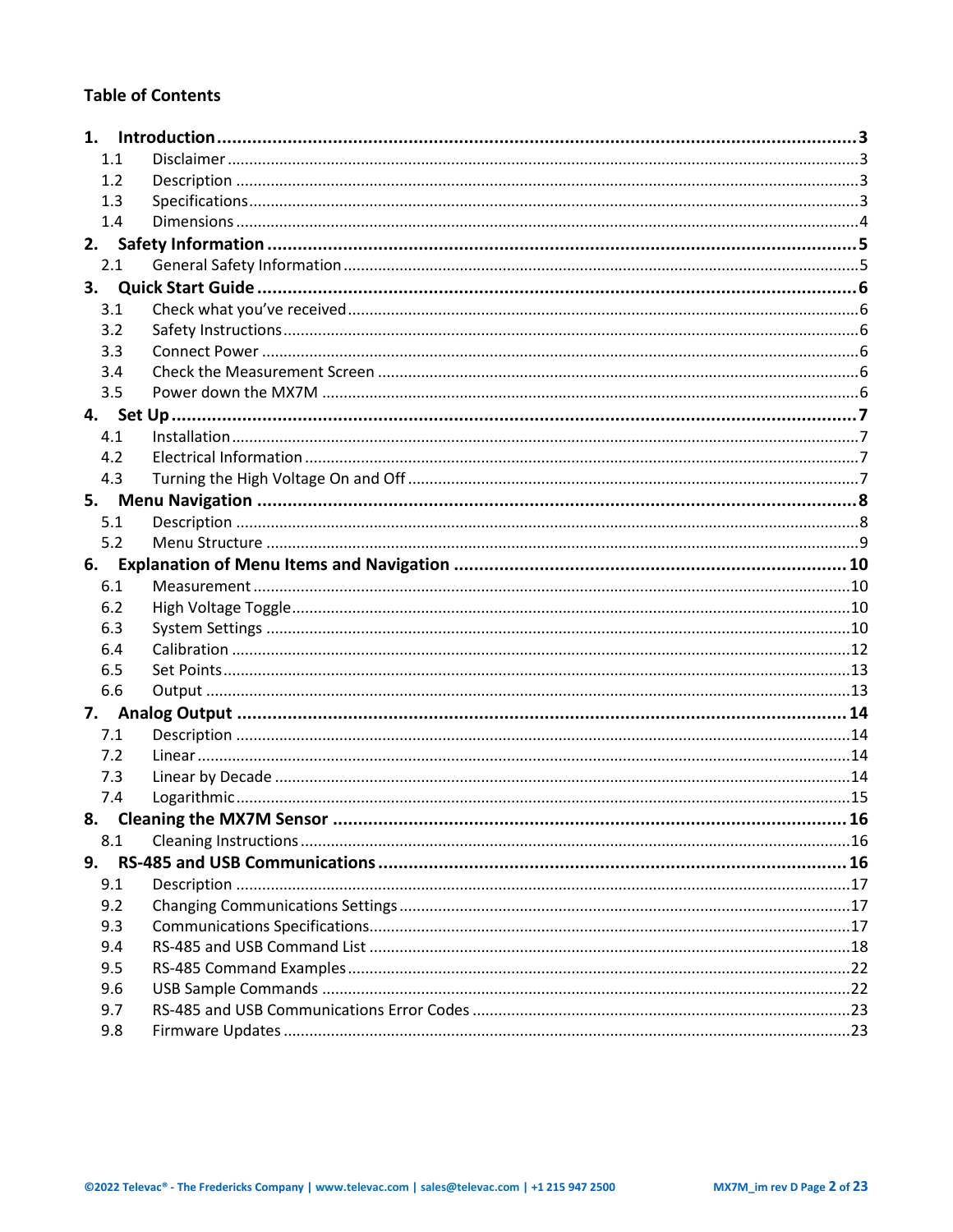## <span id="page-2-0"></span>**1. Introduction**

### <span id="page-2-1"></span>**1.1 Disclaimer**

1.1.1 All information in this manual is subject to change without notice. The Fredericks Company assumes no responsibility for inaccuracies in product specifications or any liability arising from product use. Please contact Televac® at sales@frederickscompany.com or call +1 215 947 2500 with comments or questions.

### <span id="page-2-2"></span>**1.2 Description**

1.2.1 The MX7M is cold cathode ionization gauge with a measurement range of  $5*10<sup>-11</sup>$  Torr to  $1*10<sup>-2</sup>$ Torr. It utilizes a Televac® cold cathode ionization sensor in the inverted magnetron configuration with part numbers 2-2183-KF25 (KF25 flange version), 2-2183-KF40 (KF40 flange version), 2- 2183-KF16 (KF16 flange version) or 2-2183-CF40 (CF40 flange version). It has a two-color OLED display with selectable units of Torr, Millibar, and Kilopascal. Settings can be changed through RS-485 communications with a PC, through USB communications with a PC, or through the unit's front panel using four capacitive touch buttons located on the top of the unit. The MX7M has two set points, one relay and one open collector, and a selectable analog output option. The analog output is a configurable 0-10 V output that includes options for linear, linear-by-decade, and logarithmic formats.

## <span id="page-2-3"></span>**1.3 Specifications**

| <b>Operating Range</b>           | 5*10 <sup>-11</sup> to 1*10 <sup>-2</sup> Torr |
|----------------------------------|------------------------------------------------|
| <b>Communications</b>            | RS-485 and USB                                 |
| <b>Programmable Set Points</b>   | $\mathcal{P}$                                  |
| <b>Set Point 1</b>               | Open Collector                                 |
| <b>Set Point 2</b>               | Relay                                          |
| <b>Analog Output</b>             | Configurable 0 to 10 V DC                      |
| <b>Supply Voltage</b>            | +22 to +26 V DC                                |
| <b>Maximum Power</b>             | 8 W                                            |
| <b>Calibration Medium</b>        | Dry air or nitrogen                            |
| <b>Overpressure</b>              | <b>150 PSI</b>                                 |
| <b>Digital Output Resolution</b> | 2 significant digits with exponent             |
| <b>Analog Output Resolution</b>  | 16 bits                                        |
| <b>Operating Temperature</b>     | $0 °C$ to 50 $°C$                              |
| <b>Storage Temperature</b>       | -20 °C to 60 °C                                |
| <b>Bakeout Temperature</b>       | 250° C (electronics removed)                   |
| <b>Response Time</b>             | $\leq$ 1 second                                |
| <b>Accuracy</b>                  |                                                |
| $1*10^{-9}$ to $1*10^{-3}$ Torr  | ±30%                                           |
| <b>Analog Output</b>             | $± 10$ mV                                      |
| <b>Display Readable Distance</b> | 3 m (10 feet)                                  |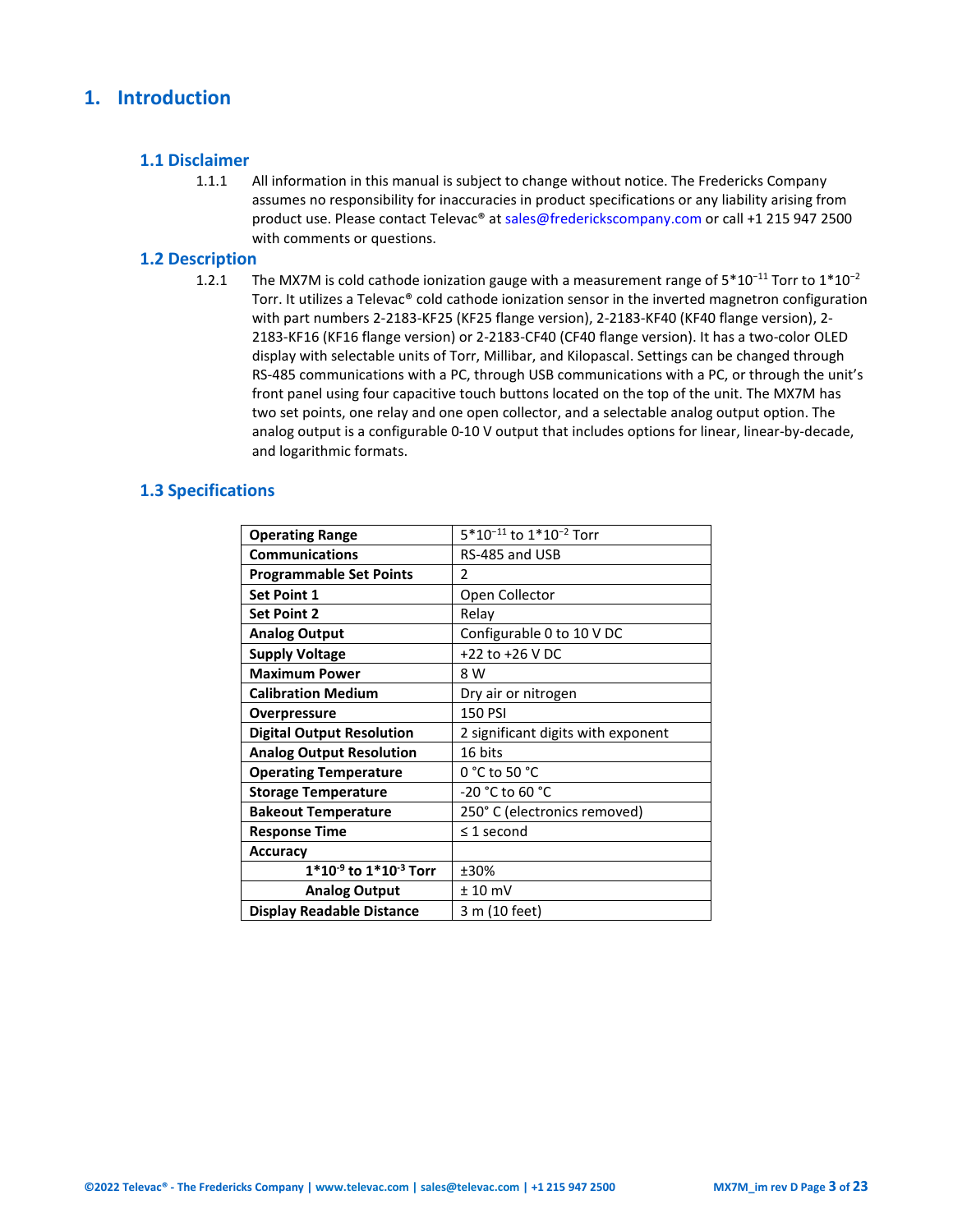## <span id="page-3-0"></span>**1.4 Dimensions**

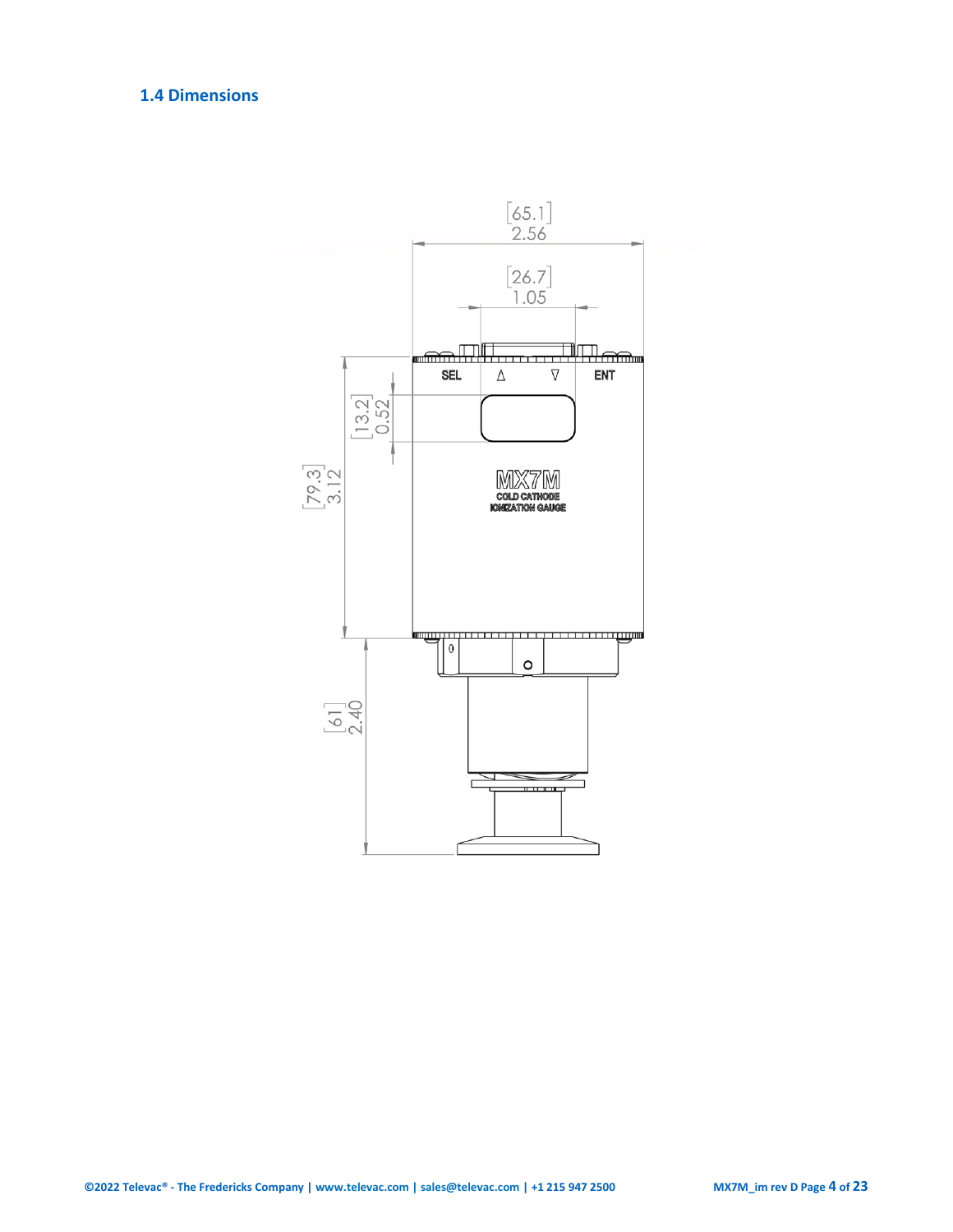## <span id="page-4-1"></span><span id="page-4-0"></span>**2. Safety Information**

### **2.1 General Safety Information**

- 2.1.1 In these instructions the word "product" refers to the MX7M and all of its approved parts and accessories. NOTE: These instructions do not and cannot provide for every contingency that may arise in connection with the installation, operation, or maintenance of this product. Should you require further assistance, please contact Televac® at the email address found in the footer of this manual.
- 2.1.2 This product has been designed and tested to offer reasonably safe service provided in it is installed, operated and serviced in strict accordance with these safety instructions.
- 2.1.3 These safety precautions must be observed during all phases of operation, installation, and service of this product. Failure to comply with these precautions or with specific warnings elsewhere in this manual violates safety standards of design, manufacture, and intended use of the instrument. Televac® disclaims all liability for the customer's failure to comply with these requirements.
	- 2.1.3.1 **READ** Instructions Read all safety and operating instructions before operating the product.
	- 2.1.3.2 **RETAIN** instructions Retain the safety and operating instructions for future reference.
	- 2.1.3.3 **HEED** warnings Adhere to all warnings on the product and in the operating instructions.
	- 2.1.3.4 **FOLLOW** instructions Follow all operating and maintenance instructions.
	- 2.1.3.5 **ACCESSORIES** Do not use accessories not recommended in this manual as they may require a technician to restore the product to its normal operation.
- 2.1.4 The MX7M has voltages up to 4500 volts. As such, it represents a shock hazard and should be handled with caution. Any disassembly of the gauge should be carried out by a trained professional and with the power disconnected.
- 2.1.5 Do not substitute parts or modify instrument. Because of the danger of introducing additional hazards, do not install substitute parts or perform any unauthorized modifications to the product. Return the product to Televac® for service and repair to ensure that safety features are maintained. Do not use this product if it has unauthorized modifications.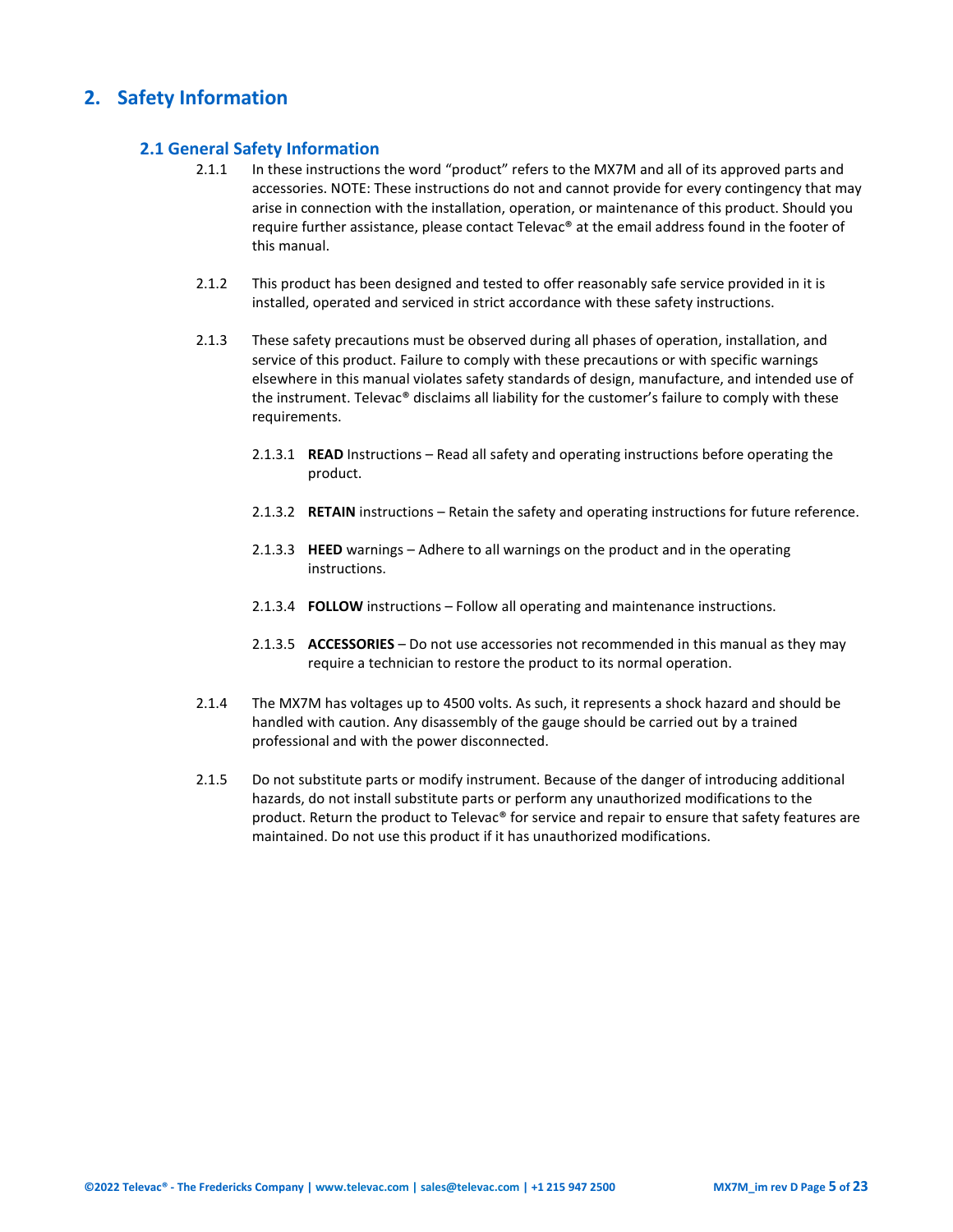## <span id="page-5-1"></span><span id="page-5-0"></span>**3. Quick Start Guide**

### **3.1 Check what you've received**

3.1.1 Compare what you've received to your purchase order.

## <span id="page-5-2"></span>**3.2 Safety Instructions**

3.2.1 Review all safety instructions outlined in Section 2.

## <span id="page-5-3"></span>**3.3 Connect Power**

3.3.1 Connect a 24V power supply to the unit. See the pin out in Section 4.2 for more information.

### <span id="page-5-4"></span>**3.4 Check the Measurement Screen**

3.4.1 The unit should power up and display "OFF" on the measurement screen. Do not attempt to turn on the high voltage.

## <span id="page-5-5"></span>**3.5 Power down the MX7M**

3.5.1 Power down the MX7M, and install it on a vacuum stand for use.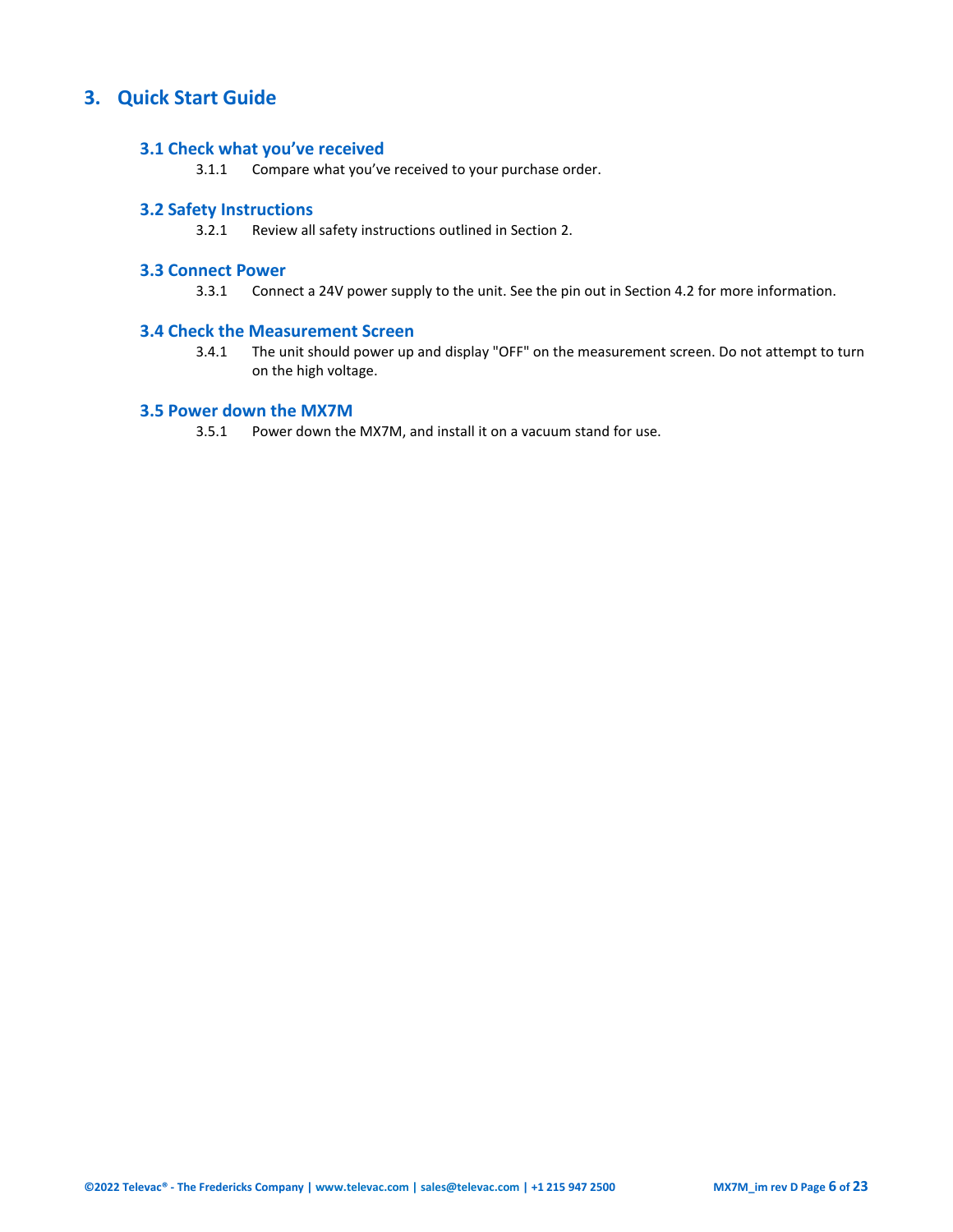## <span id="page-6-1"></span><span id="page-6-0"></span>**4. Set Up**

## **4.1 Installation**

- 4.1.1 Each MX7M is designed to be used in conjunction with a 7M sensor. The 7M sensor can be mounted in any position however it is recommended to mount it away from any contaminants that might be in the system as over time this can affect the measurement accuracy. Mounting the 7M sensor close to the area where vacuum measurement is desired is preferred to increase the accuracy. Each 7M sensor has a key that only allows for the MX7M to mate with the sensor in the proper orientation. Rotate the MX7M until the correct alignment is obtained and the MX7M is able to slide onto the 7M sensor. Connect the power connector to the top of the unit and be sure to tighten the screws so that a firm connection is maintained.
- 4.1.2 Try to avoid connecting the MX7M to the vacuum chamber by long or narrow piping as this may affect the accuracy and response time of the unit. Avoid mounting the unit near a heater within the chamber as this may affect the measurement accuracy. Excessive vibration of the unit may affect accuracy and decrease the life of the unit. Exposure to oils and other contaminants will decrease the accuracy and decrease the life of the sensor. Do not expose the unit to corrosive gases.

## <span id="page-6-2"></span>**4.2 Electrical Information**

4.2.1 Power connectors and adapters for use with the MX7M are available for purchase from Televac®. Operators wishing to create their own adapters should refer to the pin out of the MX7M below. Each connection labeled "Floating" has no connection and should remain so.

| Pin            | <b>Description</b>      |                                               |
|----------------|-------------------------|-----------------------------------------------|
| $\mathbf{1}$   | Analog Output (Ground)  | Analog Output (Ground)                        |
| $\overline{2}$ | RS-485 A(-)             | Analog Output (0-10V)                         |
| 3              | SP2 NC                  | RS-485 A(-)                                   |
| 4              | SP <sub>2</sub> NO      | $RS-485 B(+)$                                 |
| 5              | SP1 Open Drain          | SP <sub>2</sub> N <sub>C</sub>                |
| 6              | Starter Output (5V)     | SP <sub>2</sub> Com                           |
| $\overline{7}$ | Starter Output (Ground) | SP <sub>2</sub> NO                            |
| 8              | Supply Voltage          | SP1 Source                                    |
| 9              | Analog Output (0-10 V)  | SP1 Open Drain                                |
| 10             | $RS-485 B(+)$           | Sensor Voltage Control<br>Starter Output (5V) |
| 11             | SP <sub>2</sub> Com     | Sensor Voltage Control                        |
| 12             | <b>SP1 Source</b>       | Starter Output (Ground)                       |
| 13             | Sensor Voltage Control  | 15<br>Supply Voltage (Ground)                 |
| 14             | Sensor Voltage Control  | Supply Voltage (24V)                          |
| 15             | Supply Voltage (Ground) |                                               |

## <span id="page-6-3"></span>**4.3 Turning the High Voltage On and Off**

- 4.3.1 The MX7M has an operating range that does not include measurement above 1\*10<sup>−</sup><sup>2</sup> Torr. If the unit is operated above 1\*10<sup>−</sup><sup>2</sup> Torr, the sensor will be damaged and electrical arcing inside the sensor may occur. To prevent this, the unit should be paired with a low vacuum gauge, such as the MX4A or MX2A, to ensure safe operation.
- 4.3.2 The MX7M provides two control methods for toggling the high voltage; Menu Control and Pin Control. To select which method is used, navigate to the Vsense Control menu screen and select either Menu or Pins. Pin Control is provided through pins 13 and 14 of the MX7M connector.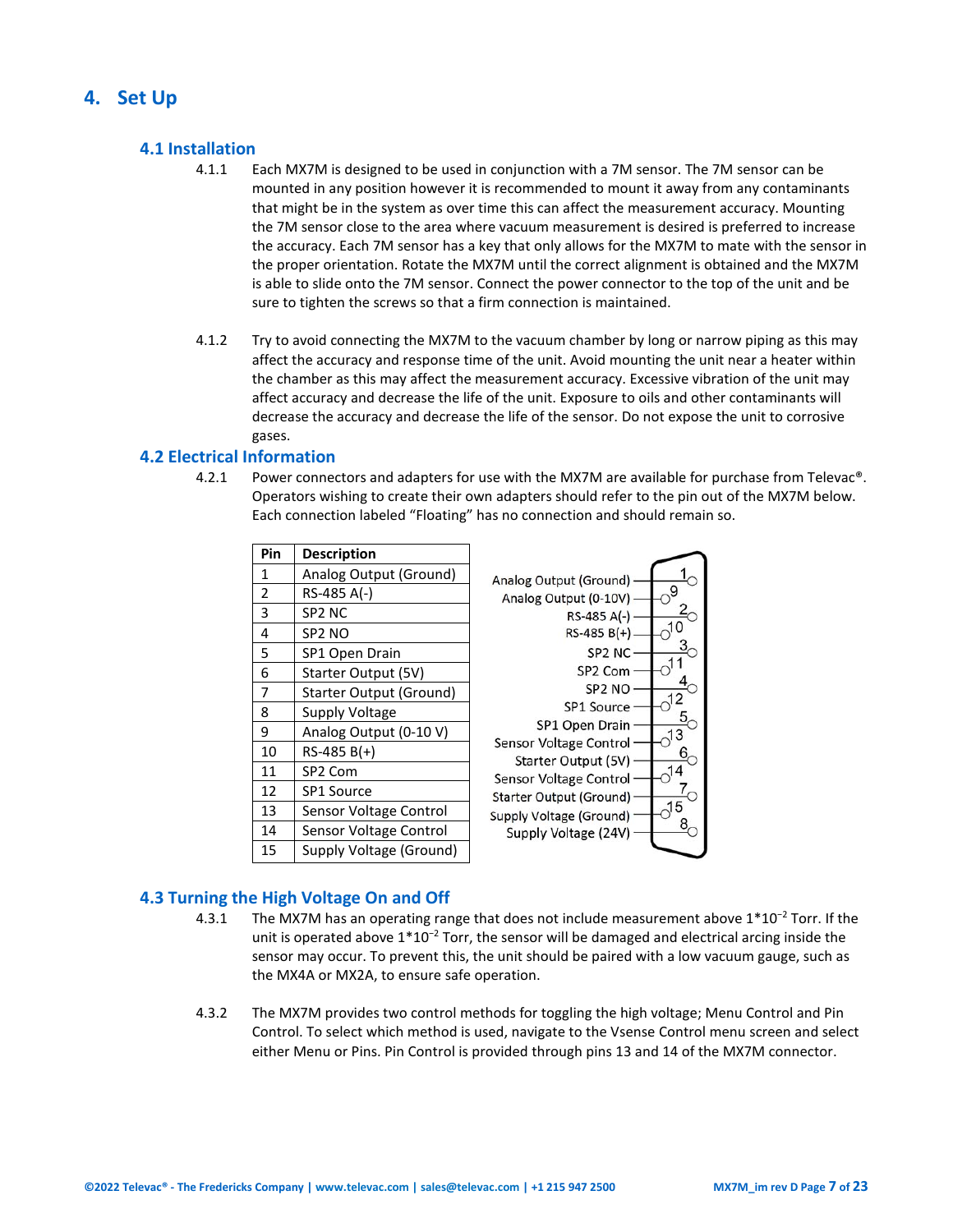- 4.3.3 To turn on the sensor when Menu Control is selected, use one of the following two options: from the Measurement Screen, press SEL to navigate to the Vsense Control, then press ENT to unlock the control, press UP to toggle the status to ON, and then press ENT to save the change. The high voltage should now turn on. In Menu Control mode, the high voltage can also be toggled by sending the appropriate command to turn on the sensor through RS-485 or USB Communications. To turn off the sensor in Menu Control mode, navigate to the Vsense Control screen, press ENT to unlock the menu, press UP to toggle the status to OFF, and press ENT to save the change. Alternatively, when in Menu Control mode, the user may send the appropriate command to turn off the sensor through RS-485 or USB Communications.
- 4.3.4 To turn on the sensor when Hardware Control is selected, short pins 13 and 14 together. To turn off the sensor, open the path between pins 13 and 14. This functionality is included to easily interface with a low vacuum gauge, such as the Televac® MX2A or MX4A, to automatically control the unit via an open collector or relay. For more information see Application Not[e AN](https://frederickscompany.com/application-notes/televac-an-3023-automatic-control/)  [3023.](https://frederickscompany.com/application-notes/televac-an-3023-automatic-control/)
- 4.3.5 To protect the sensor from damage, if the sensor high voltage is toggled on when in either Menu Control or Pin Control mode the pressure is above 1\*10<sup>−</sup><sup>2</sup> Torr, overcurrent protection will turn the sensor off. If the sensor is in Menu Control mode, then a command to turn on the sensor will need to be sent via communication or through the front panel to toggle the high voltage on again. If Pin Control is enabled, then the unit will attempt every to turn the high voltage on every 60 seconds until overcurrent protection does not occur.

## <span id="page-7-1"></span><span id="page-7-0"></span>**5. Menu Navigation**

## **5.1 Description**

5.1.1 The MX7M contains many operator customizable features. Changing these features is possible through the menu or via RS-485 or USB communications. To navigate the menu simply use the buttons found on top of the MX7M. The four buttons include the SEL button, an UP arrow, a DOWN arrow, and an ENT button. Using the SEL button allows the operator to change between menu categories. Using the ENT button allows the user to enable value editing and save values in addition to toggling between options where appropriate. Using the UP and DOWN arrows allows navigation through menu options. The UP and DOWN arrow buttons are also used to edit values.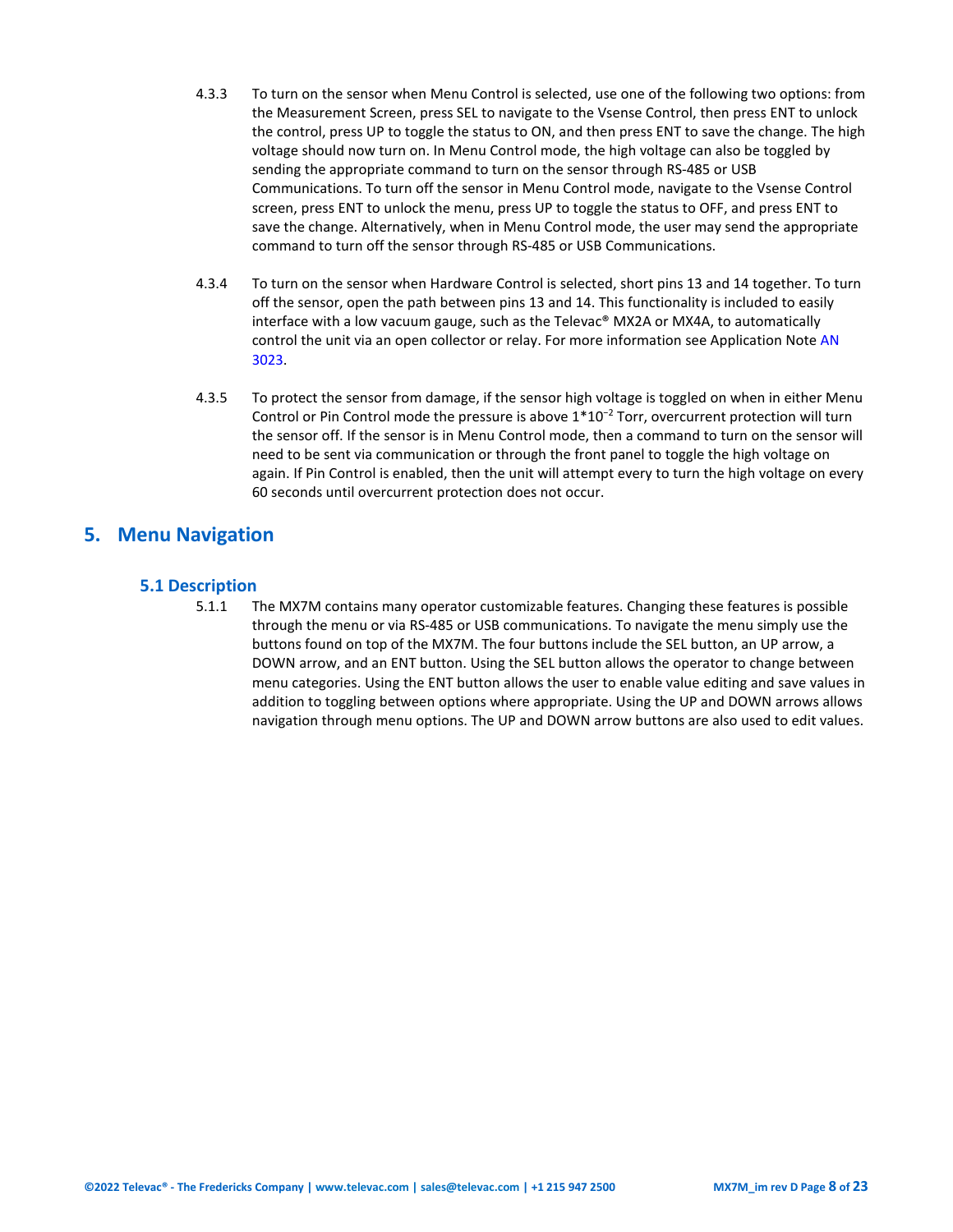#### <span id="page-8-0"></span>**5.2 Menu Structure**

```
5.2.1 Measurement
5.2.2 High Voltage Toggle
5.2.3 System Settings
        5.2.3.1 Units
                 5.2.3.1.1 Torr
                 5.2.3.1.2 mbar
                 5.2.3.1.3 kPa
        5.2.3.2 Gas Type
                 5.2.3.2.1 Hydrogen
                 5.2.3.2.2 Helium
                 5.2.3.2.3 Neon
                 5.2.3.2.4 Argon
                 5.2.3.2.5 Krypton
                 5.2.3.2.6 Carbon Dioxide
        5.2.3.3 Resolution
                 5.2.3.3.1 Low Resolution
                 5.2.3.3.2 High Resolution
        5.2.3.4 Vsense Control
                 5.2.3.4.1 Menu Control
                 5.2.3.4.2 Pin Control
        5.2.3.5 Diagnostics
                 5.2.3.5.1 FW Date
                 5.2.3.5.2 FW Version
5.2.4 Calibration
        5.2.4.1 1*10-6 Torr
        5.2.4.2 1*10-5 Torr
        5.2.4.3 1*10-4 Torr
        5.2.4.4 1*10-3 Torr
        5.2.4.5 Analog Output Adjustment
5.2.5 Set Points
        5.2.5.1 SP1 Off
        5.2.5.2 SP1 On
        5.2.5.3 SP2 Off
        5.2.5.4 SP2 On
5.2.6 Output
        5.2.6.1 Linear
                 5.2.6.1.1 10 V Pressure
                 5.2.6.1.2 0 V Pressure (Non-settable)
        5.2.6.2 Linear by Decade
        5.2.6.3 Logarithmic
                 5.2.6.3.1 10 V Pressure
                 5.2.6.3.2 0 V Pressure
        5.2.6.4 RS-485 Output
                 5.2.6.4.1 Address
                 5.2.6.4.2 Baud Rate
```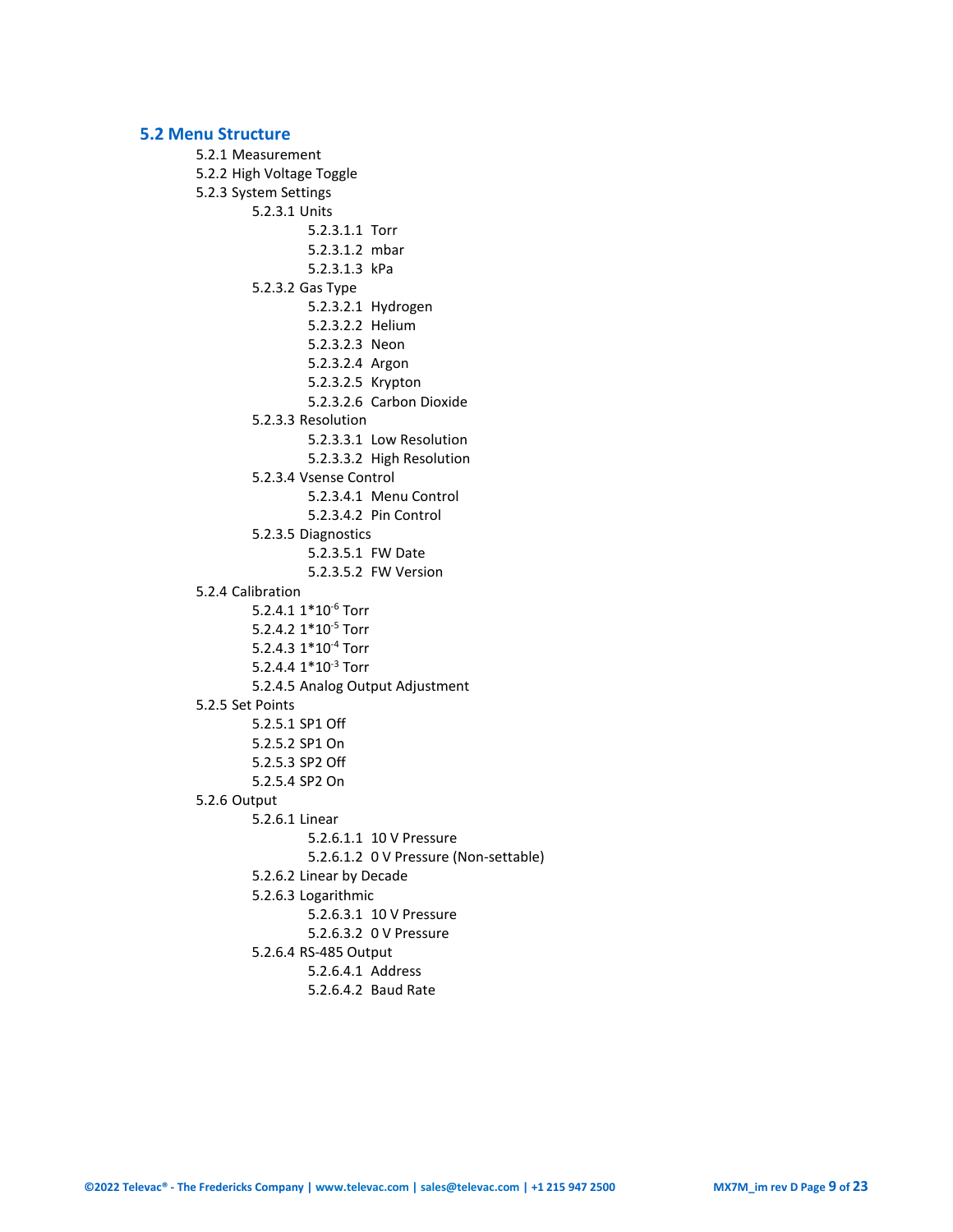## <span id="page-9-1"></span><span id="page-9-0"></span>**6. Explanation of Menu Items and Navigation**

### **6.1 Measurement**

- 6.1.1 The measurement screen contains the reading of the sensor in easy-to-read blue digits and includes units. In addition to the digital reading, the yellow bar on the measurement screen provides an analog indication of the pressure based on a logarithmic scale. At 1\*10<sup>−</sup><sup>2</sup> Torr the yellow bar should stretch across the width of the screen. At 1\*10<sup>-11</sup> Torr the yellow bar will disappear, and at 7\*10<sup>−</sup><sup>7</sup> Torr, the yellow bar will be approximately half way across the screen.
- 6.1.2 The sensor high voltage must be turned on to display a reading. If the high voltage is not on, the measurement screen will display "OFF". When the high voltage is toggled on, the unit will display "Starting" until the unit has reached a steady measurement. Once a steady measurement is obtained, it will be displayed. If the unit goes into overcurrent protection mode, the display will read "Over". If Pin Control is enabled, the unit will attempt to start every 60 seconds. If overcurrent protection mode continues upon an attempted start, the unit will continue to read "Over". If Menu Control is enabled, the unit will display "OFF" and the high voltage will need to be turned on again. See Section 4.3 for more details. If the high voltage is enabled and the pressure is below 1\*10<sup>-11</sup> Torr, then the unit will display "Low" to indicate that the pressure is below the measurable limit.

### <span id="page-9-2"></span>**6.2 High Voltage Toggle**

6.2.1 If the unit is in Menu Control Mode, then the user must turn on the high voltage by sending a command over communications or by navigating to the High Voltage Toggle menu screen. Once at the High Voltage Toggle screen, press ENT to unlock the screen, press UP or DOWN to change the setting, and then press ENT to save the change. The high voltage will then turn on and a pressure indication will be displayed on the Measurement Screen. If the pressure is too high, the unit will go into overcurrent protection mode and the high voltage will turn off. To restart the unit once a safe pressure has been achieved at the gauge, simply repeat the steps to turn on the high voltage

#### <span id="page-9-3"></span>**6.3 System Settings**

- 6.3.1 The system settings menu contains the ability to change the measurement units, apply a gas correction factor, change the digital resolution to display an extra digit, and set the Vsense Control method for the unit. There is also a diagnostic screen for use by Televac® service representatives to troubleshoot the unit.
	- 6.3.1.1 To modify the system settings
	- 6.3.1.2 Navigate to the measurement screen.
	- 6.3.1.3 Press SEL twice.
	- 6.3.1.4 Press UP and DOWN arrows to navigate between panes under the system settings heading.
	- 6.3.1.5 Press ENT to unlock the specific screen. ADJ will appear at the top of screen to show that the unit is unlocked and that a change can be made.
	- 6.3.1.6 Press UP or DOWN to select between the options available.
	- 6.3.1.7 Press ENT to save the changes or SEL to navigate away without saving. ADJ will disappear from the screen after either ENT or SEL has been pressed.

#### 6.3.2 **Units**

6.3.2.1 The MX7M has three selectable units to choose from: Torr, mbar, and kPa. When changing units, all of the relevant settings previously saved in the unit will be converted to the appropriate units.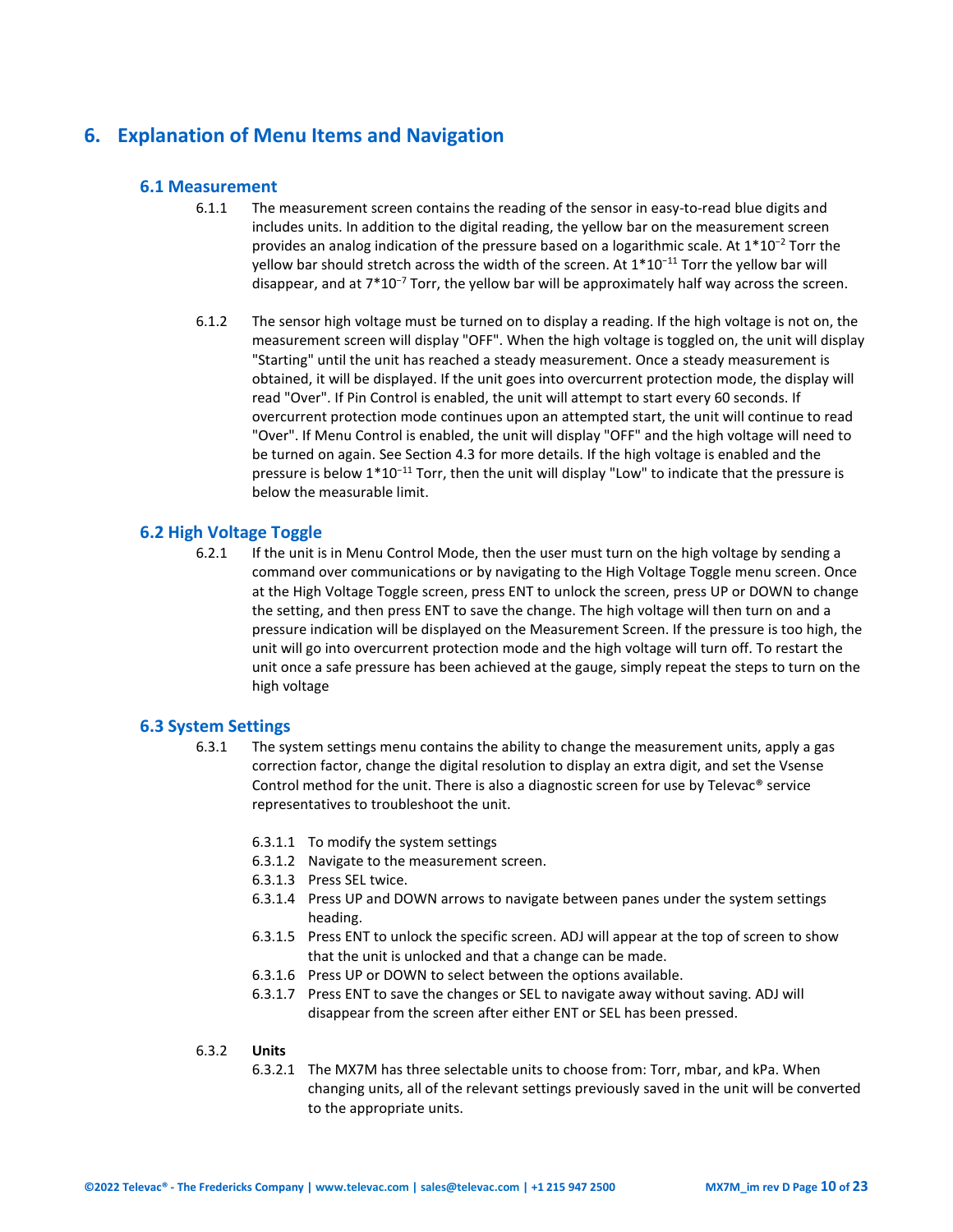## 6.3.3 **Gas Type**

6.3.3.1 The MX7M is an indirect pressure sensor and its accuracy will be affected by the presence of gases other than nitrogen. The MX7M has the ability to apply correction factors for six pre-defined gases: hydrogen, helium, neon, argon, krypton, and carbon dioxide. These correction factors have been experimentally determined by Televac® to yield the maximum accuracy available. Conversion factors for use with the MX7M when gases to be measured are other than Nitrogen are listed. For users wishing to manually apply the conversion, multiply the unit reading by the factor in the table below to convert to the correct pressure reading.

| <b>Gas Type</b> | <b>Conversion Factor</b> |
|-----------------|--------------------------|
| Nitrogen        | 1.00                     |
| Hydrogen        | 3.00                     |
| Helium          | 8.90                     |
| Neon            | 4.30                     |
| Argon           | 0.84                     |
| Krypton         | 0.59                     |
| Carbon Dioxide  | 0.69                     |

#### 6.3.4 **Resolution**

6.3.4.1 The MX7M displays two significant digits by default (low resolution). The user may choose to operate the gauge in high resolution mode in which the unit will display three significant digits.

#### 6.3.5 **High Voltage Control**

6.3.5.1 The MX7M has an upper range of 1\*10<sup>−</sup><sup>3</sup> Torr and will be damaged by use above this pressure. Toggling of the unit on and off can be accomplished via software, through the menu or via communications, or hardware means, via two pins on the DB-15 connector. For more information on the difference between hardware and software control, see Section 4.3.

#### 6.3.6 **Diagnostics**

The MX7M contains a diagnostic screen for use by Televac® service representatives to troubleshoot the unit. The Diagnostic screen contains the FW version of the unit and the date the software was last revised.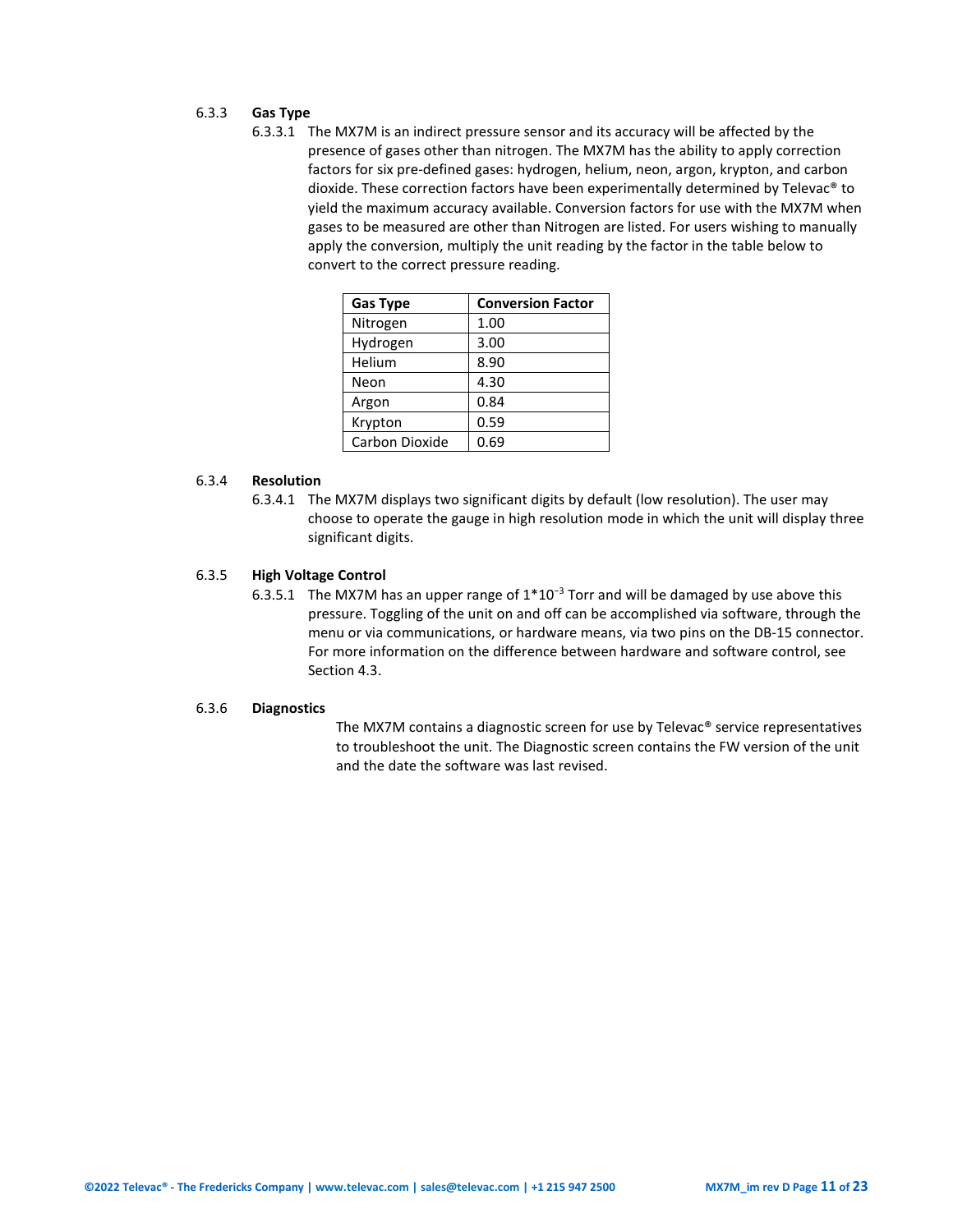## <span id="page-11-0"></span>**6.4 Calibration**

- 6.4.1 To ensure that the unit always displays with the most accuracy, the MX7M includes a number of operator-configurable calibration points. While the MX7M is factory calibrated, the use of the included calibration points may become necessary after extended use, contamination, etc. If accuracy is critical, it is recommended to return the sensor to Televac® for NIST-traceable calibration.
- 6.4.2 The unit should only be calibrated when under vacuum and a NIST-traceable calibrate reference is available. Any change of calibration values by the customer voids any Televac® calibration and should only be used in when in line with a defined quality system.
- 6.4.3 To modify the calibration settings:
	- 6.4.3.1 Navigate to the measurement screen.
	- 6.4.3.2 Press SEL three times.
	- 6.4.3.3 Press the UP and DOWN arrows to navigate between panes under the calibration heading.
	- 6.4.3.4 Press ENT to select the calibration point.
	- 6.4.3.5 Press UP or DOWN until the unit matches the reference in use for calibration.
	- 6.4.3.6 Press ENT to save the adjustment. Press SEL to exit without saving.
	- 6.4.3.7 Note 1: Calibration should be performed in the following order: 1\*10<sup>−</sup><sup>6</sup> Torr adjustment, 1\*10<sup>−</sup><sup>5</sup> Torr adjustment, 1\*10<sup>−</sup><sup>4</sup> Torr adjustment, 1\*10<sup>−</sup><sup>3</sup> Torr adjustment. Failing to calibrate -in this order will result in inaccuracies.
	- 6.4.3.8 Note 2: Changing calibration settings voids NIST-Traceable calibrations!

#### 6.4.4 **10-6 Torr**

6.4.4.1 The 1\*10<sup>-6</sup> calibration point allows the gauge to adjust the pressure reading at  $1*10^{-6}$ Torr. This calibration point should not be used to adjust the gauge reading below a reference pressure of 5\*10<sup>−</sup><sup>7</sup> Torr or above 2\*10<sup>−</sup><sup>6</sup> Torr.

#### 6.4.5 **10-5 Torr**

6.4.5.1 The 1\*10<sup>-5</sup> calibration point allows the gauge to adjust the pressure reading at  $1*10^{-5}$ Torr. This calibration point should not be used to adjust the gauge reading below a reference pressure of 5\*10<sup>−</sup><sup>6</sup> Torr or above 2\*10<sup>−</sup><sup>5</sup> Torr.

#### 6.4.6 **10-4 Torr**

6.4.6.1 The 1\*10<sup>-4</sup> calibration point allows the gauge to adjust the pressure reading at  $1*10^{-4}$ Torr. This calibration point should not be used to adjust the gauge reading below a reference pressure of 5\*10<sup>−</sup><sup>5</sup> Torr or above 2\*10<sup>−</sup><sup>4</sup> Torr.

### 6.4.7 **10-3 Torr**

6.4.7.1 The 1\*10<sup>-3</sup> calibration point allows the gauge to adjust the pressure reading at  $1*10^{-3}$ Torr. This calibration point should not be used to adjust the gauge reading below a reference pressure of 5\*10<sup>−</sup><sup>4</sup> Torr or above 2\*10<sup>−</sup><sup>3</sup> Torr.

#### 6.4.8 **Analog Output Adjustment**

6.4.8.1 The MX7M allows for an offset calibration of the MX7M to provide maximum accuracy for users where long cable lengths are affecting the accuracy. To calibrate the analog output, adjust the pressure of the vacuum system to a stable pressure corresponding to the value near the maximum analog output. Measure the analog output with a volt meter, compare the displayed pressure on the gauge to the calculated pressure based on the analog output, and adjust the calibration until the displayed pressure and calculated pressure match. See section 7.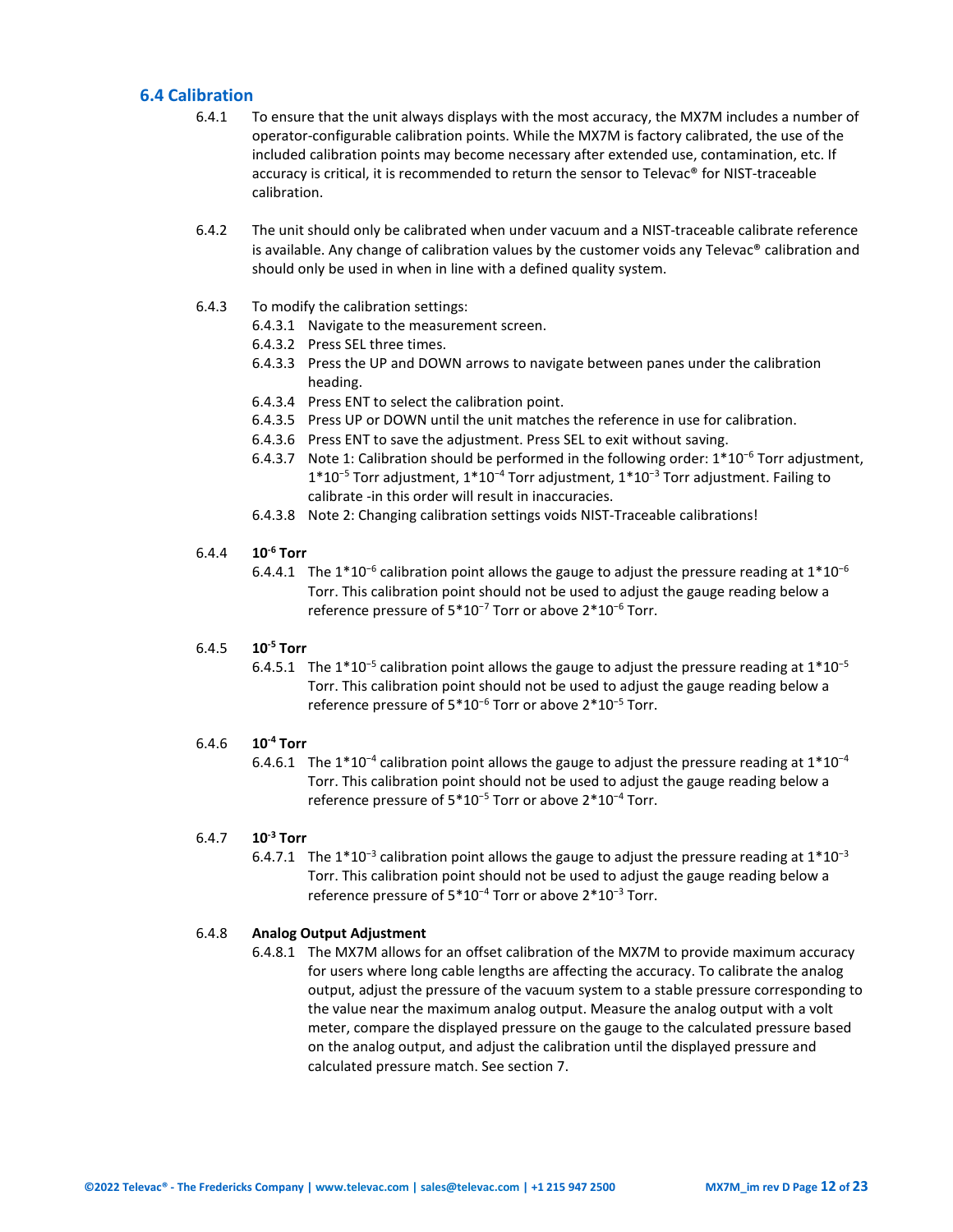## <span id="page-12-0"></span>**6.5 Set Points**

- 6.5.1 The MX7M contains two set points for the convenience of the operator. Set point 1 is an N-Channel 60 V MOSFET open collector. It has a maximum current rating of 1 A. The data sheet can be found a[t www.vishay.com/docs/69958/si2308bds.pdf.](http://www.vishay.com/docs/69958/si2308bds.pdf) Set point 2 is a relay with a maximum switching voltage of 220 V DC (250 V AC) and a maximum switching current of 2 A. The data sheet can be found a[t www.te.com/catalog/pn/en/1393788-3.](http://www.te.com/catalog/pn/en/1393788-3)
- 6.5.2 To modify the set point settings
	- 6.5.2.1 Navigate to the measurement screen.
	- 6.5.2.2 Press SEL four times.
	- 6.5.2.3 The set point screen contains set point 1 off.
	- 6.5.2.4 To access set point 1 on, set point 2 off, or set point 2 on, press DOWN from the initial set point screen.
	- 6.5.2.5 When the correct set point is selected, press ENT to unlock the set point adjustment screen.
	- 6.5.2.6 Press UP and DOWN to change the value.
	- 6.5.2.7 When the desired reading is reached, press ENT to save the change or SEL to navigate away without saving the change.

#### <span id="page-12-1"></span>**6.6 Output**

- 6.6.1 The MX7M provides a user selectable analog output as well as RS-485 and USB digital outputs.
- 6.6.2 To modify the output settings:
	- 6.6.2.1 Navigate to the measurement screen.
	- 6.6.2.2 Press SEL five times.
	- 6.6.2.3 Press UP and DOWN to navigate between the analog output and RS-485 screens.
	- 6.6.2.4 When the desired field is present, press ENT to enter the heading.
	- 6.6.2.5 To change the desired setting, press ENT to unlock the setting.
	- 6.6.2.6 Press UP or DOWN to adjust the setting.
	- 6.6.2.7 Press ENT to save the setting or SEL to navigate away without saving.
- 6.6.3 Analog Output
	- 6.6.3.1 The types of analog output are listed below. For more information on the types of output, please see Section 7.
		- 6.6.3.1.1 Linear 6.6.3.1.1.1 10 V 6.6.3.1.1.2 0V (non-settable) 6.6.3.1.2 Linear by Decade 6.6.3.1.3 Logarithmic 6.6.3.1.3.1 10 V 6.6.3.1.3.2 0 V
- 6.6.4 RS-485 Output
	- 6.6.4.1 The RS-485 settable fields are listed below. Please see the Section 9 for more details and a complete list of commands. Listed below are the fields within the RS-485 Output screen.

6.6.4.1.1 Address 6.6.4.1.2 Baud Rate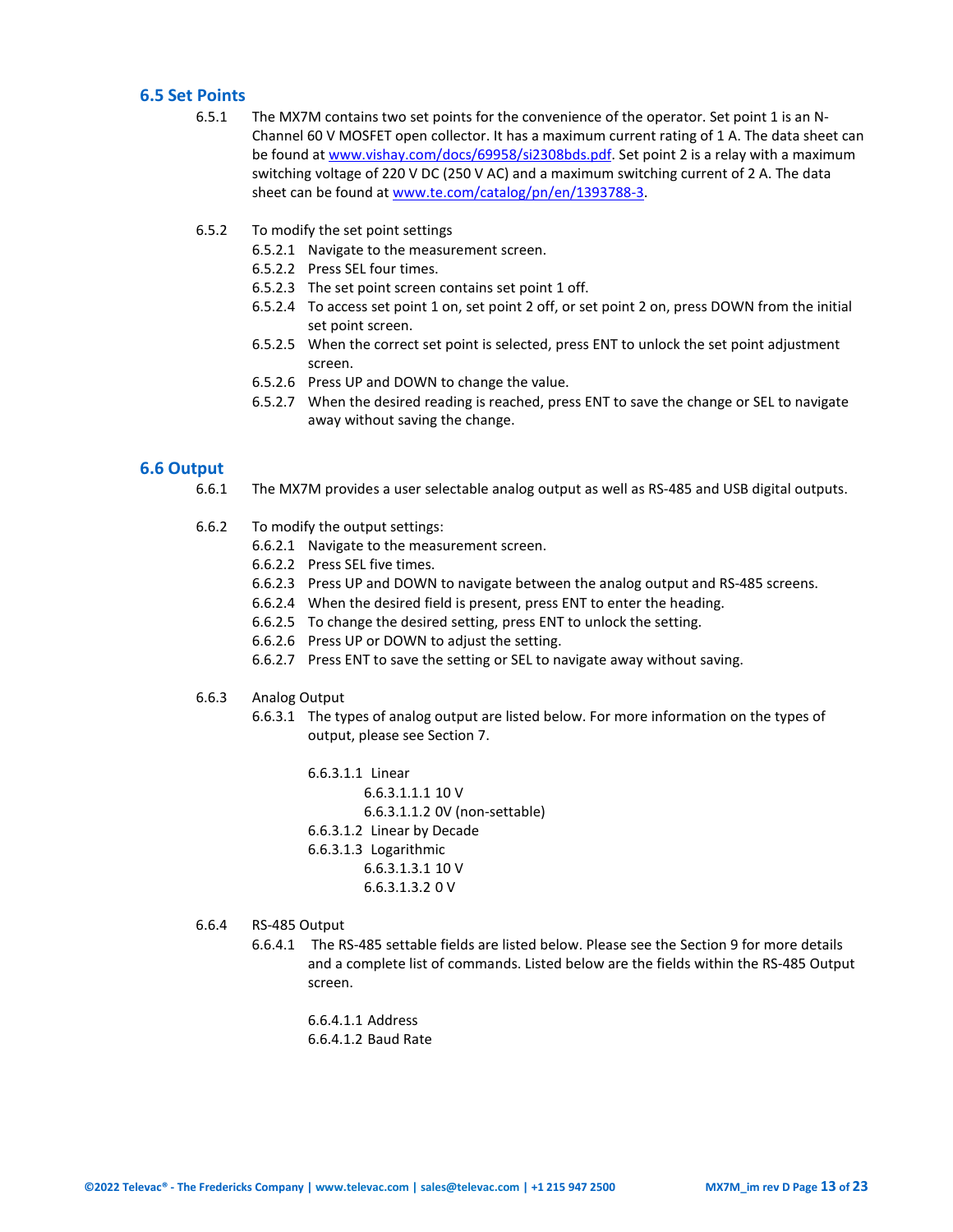## <span id="page-13-1"></span><span id="page-13-0"></span>**7. Analog Output**

## **7.1 Description**

7.1.1 The MX7M provides the option for outputting the pressure reading in an analog form. Operators who wish to use PLCs to monitor processes should find this function useful. There are three different analog output formats to choose between. The formats include Logarithmic, Linear by Decade, and Linear.

## <span id="page-13-2"></span>**7.2 Linear**

7.2.1 The Linear output covers a select range of the MX7M with a linear scale. The 10 Volt or full-scale value of the output can be selected from the following values: 1\*10<sup>-5</sup> Torr, 1\*10<sup>-4</sup> Torr, or 1\*10<sup>-3</sup> Torr. The scale extends three decades below the full-scale value. Three decades below the 10 V value is the 0 V value. This corresponds to the low end of the range and output below the 0 V value is not available. For a wider range use a different analog output format. Note that only the 10 V exponent is selectable. When navigating through the menu, the 0 V exponent will be viewable but not settable. Use the high value  $(1.0*10^{\text{H}})$  exponent H in the following equation to convert the voltage output to pressure:

Voltage Output  $\times 10^{H-1}$  = Pressure

7.2.2 To select the Linear output, navigate to the Analog Output screen, press ENT, and then use the UP or DOWN arrow to select Linear. Press ENT to save the change. Then press DOWN once to navigate to the Output High screen. Press ENT to unlock the screen and press UP or DOWN to select the full-scale pressure for the analog output.

### <span id="page-13-3"></span>**7.3 Linear by Decade**

7.3.1 The Linear by Decade output spans the entire range of the MX7M. It uses the units digit of the voltage reading to communicate the decade of the pressure reading and the units after the decimal to communicate the specific pressure using the very generalized expression below, where A, B, C, and D are digits ranging from 0-9:

 $Voltage = A.BCD \rightarrow Pressure(Torr) - 10^{A-11}*.BCD$ 

7.3.2 For example, a voltage reading of 8.367 Volts corresponds to a pressure of 3.67\*10<sup>−</sup><sup>4</sup> Torr.

 $10^{8-11}$  ∗ .367 –  $10^{-3}$  ∗ .367 ∗ 10<sup>-4</sup> Torr

7.3.3 To select the Linear by Decade output, navigate to the Analog Output screen, press ENT, and then use the UP or DOWN arrow to select Linear by Decade. Press ENT to save the change.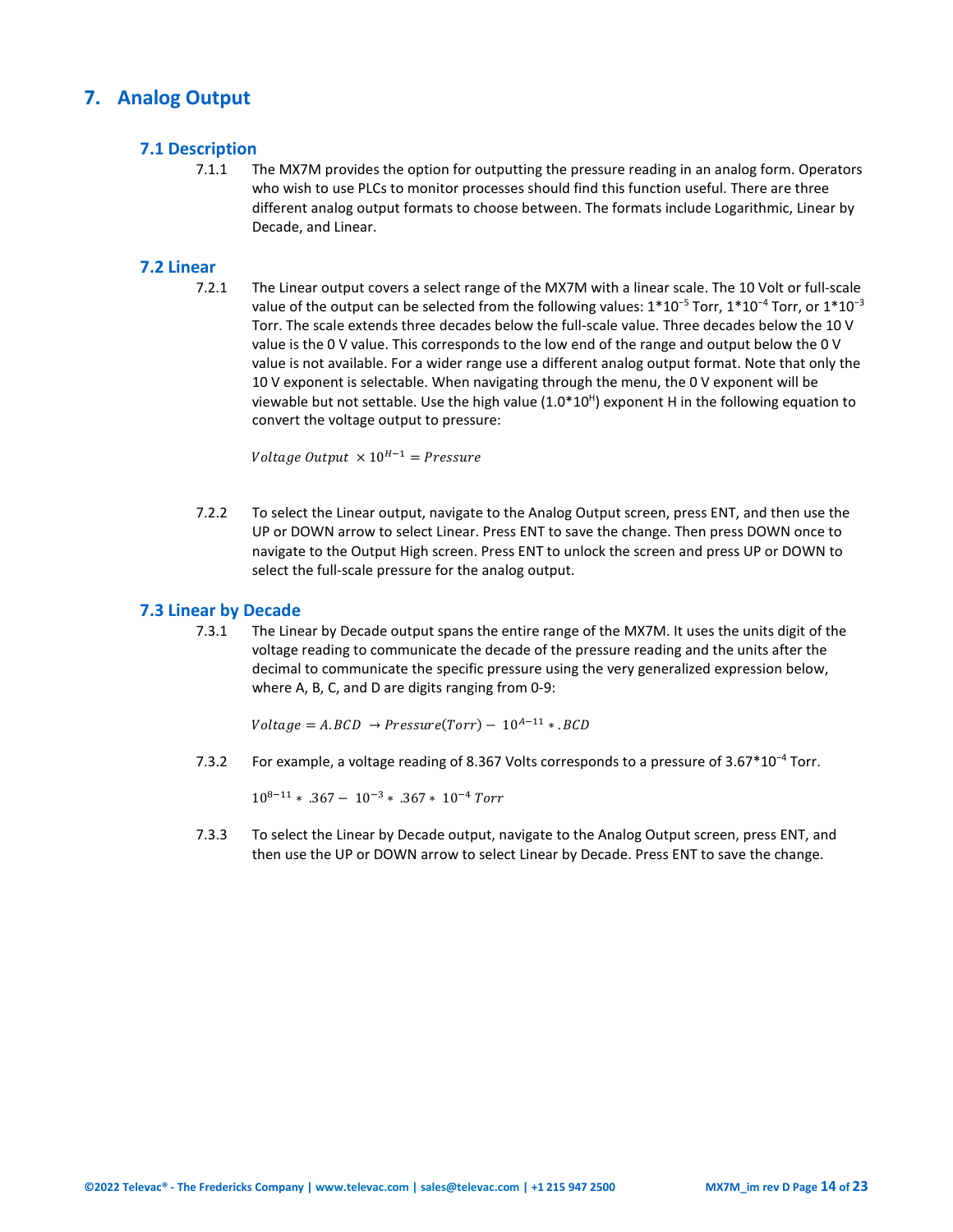### <span id="page-14-0"></span>**7.4 Logarithmic**

7.4.1 The Logarithmic output is an accurate output that can cover the entire range of the 7B or be used with a selected range. To use this output, the user must select an exponent that corresponds to 10 V and the exponent that corresponds to 0 V. The exponent chosen for this format uses the formula below to convert the output voltage into a pressure measurement. Note that H is the exponent of the 10 V value and L is the exponent of the 0 V value. Volt is the analog output voltage.

$$
Span = \frac{10}{H - L}
$$
  
Offset = 0 - L

*Pressure*(Torr) =  $10^{\left(\frac{Volt}{Span}-offset\right)}$ 

7.4.2 For example, with the logarithmic range set to a 0 V value of  $1*10<sup>-7</sup>$  and a 10 V value of  $1*10<sup>-3</sup>$ and a voltage reading of 3.075 Volts, the pressure corresponds to:

$$
Span = \frac{10}{-3 - (-7)} = 2.5
$$
  
Offset = 0 - (-7) = 7  
Pressure(Torr) =  $10^{\frac{3.075}{2.5} - 7} = 1.7 * 10^{-6} T$ 

7.4.3 To select the Logarithmic output, navigate to the Analog Output screen, press ENT, and then use the UP or DOWN arrow to select Logarithmic option. Press ENT to save the change. Press the DOWN arrow to navigate to the 10 V exponent selection screen. Press ENT to unlock and then the UP or DOWN arrow to select the value. Press ENT to save the value. Press the DOWN arrow to navigate to the 0 V exponent selection screen. Press ENT to unlock the screen and the UP or DOWN arrow to select the 0 V value.

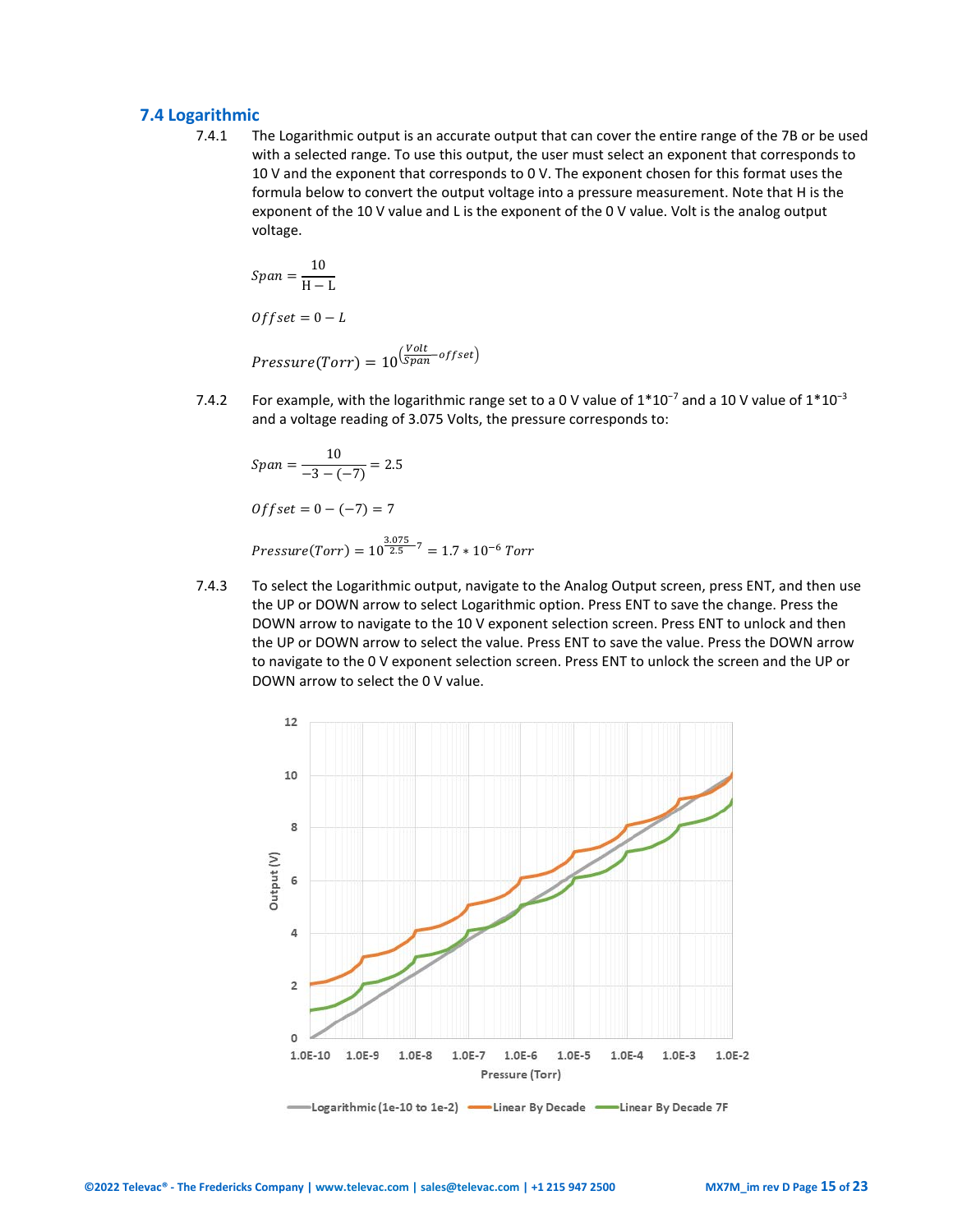## <span id="page-15-1"></span><span id="page-15-0"></span>**8. Cleaning the MX7M Sensor**

## **8.1 Cleaning Instructions**

- 8.1.1 Remove the cap by unscrewing it (labeled with gray in the diagram).
- 8.1.2 Pull the anode assembly out of the body (labeled with red in the diagram).
- 8.1.3 Remove the "O" ring from the body of the sensor, taking care not to scratch the "O" ring seat (labeled with orange in the diagram).
- 8.1.4 Wipe off the "O" ring with a lint free wipe.
- 8.1.5 Visually inspect the "O" ring for cracks or tears, it should also be round and not flattened. If any physical defects are found, the "O" ring should be replaced.
- 8.1.6 Blast the vacuum wetted portions of the anode assembly at 30 PSI using 70 to 140 mesh glass beads (labeled with red and blue in the diagram). Be careful not to damage the glass feedthrough at the base of the assembly (labeled with green in the diagram). If a rainbow effect is noticed on the glass feedthrough, a crack may exist and the anode assembly should be replaced. See below for relevant part numbers.
- 8.1.7 Blast the vacuum wetted portions of the body with glass beads (labeled with blue in the diagram), concentrating on the pole piece and "O" ring areas, but making sure to clean all surfaces wetted to vacuum. If the threaded end of the tube needs to be cleaned, it can be bead blasted as well.
- 8.1.8 After cleaning, use compressed dry air to remove any residual glass beads or dust from the sensor.
- 8.1.9 Ensure that there are no loose metal particles around the pole pieces.
- 8.1.10 Grease the "O" ring with Apiezon L or M Grease (a vacuum approved grease). The "O" ring should be shiny, be sure not to apply excess grease.
- 8.1.11 Install the "O" ring in the body.
- 8.1.12 Install the anode assembly in the body; observe the keyway location.
- 8.1.13 Replace the cap and hand tighten it.
- 8.1.14 Reinstall the sensor on the vacuum chamber.
- 8.1.15 Allow several hours for the sensor to degas when your system is pumped down to high vacuum.
- <span id="page-15-2"></span>8.1.16 If properly cleaned and assembled, the sensor is ready for use without re-calibration unless NIST traceable calibration is required.

| Description                      | <b>Part Number</b> |
|----------------------------------|--------------------|
| MX7M Anode Assembly              | 1-7900-707         |
| <b>MX7M Electronics Assembly</b> | 2-8950-000         |

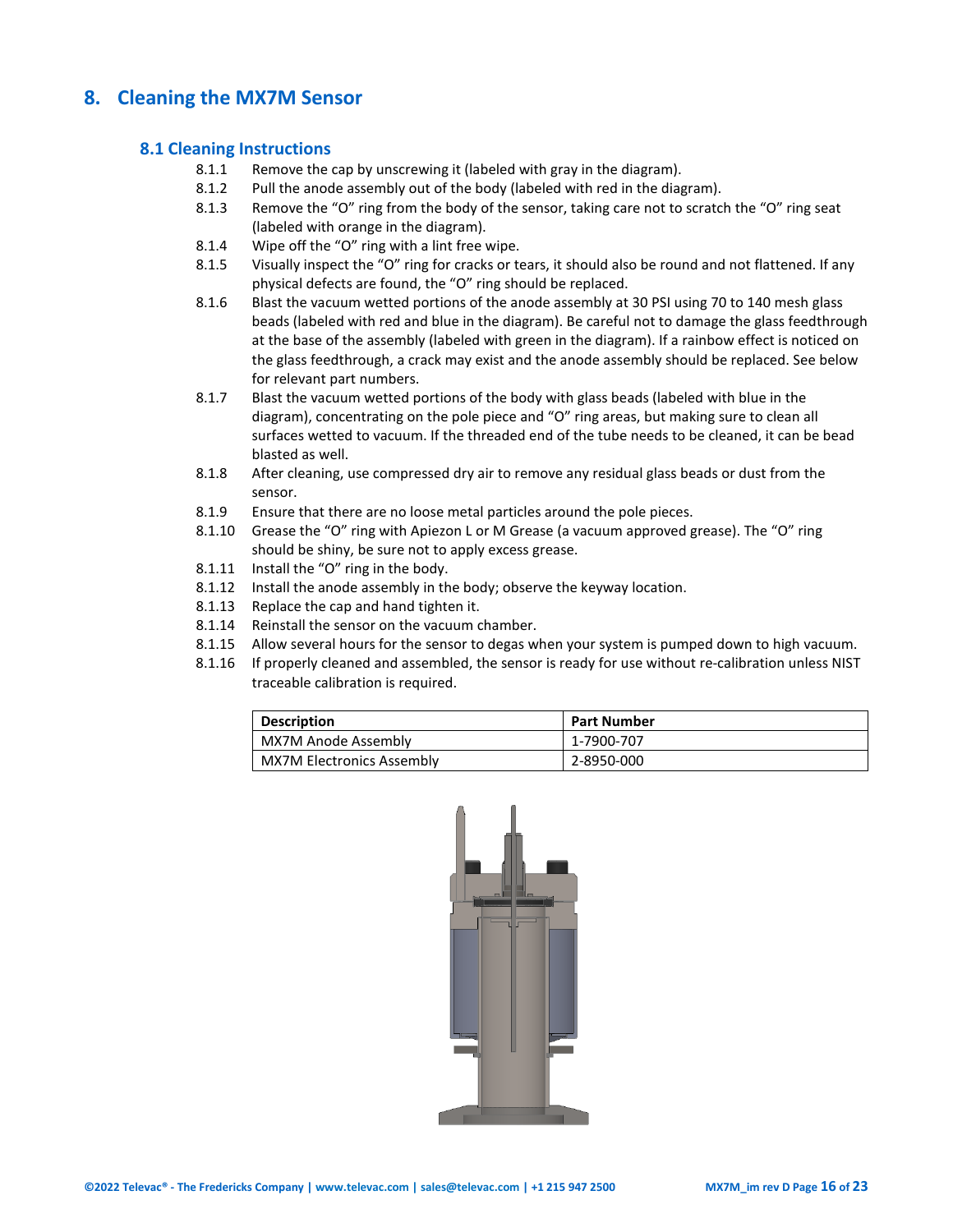## <span id="page-16-0"></span>**9. RS-485 and USB Communications**

## **9.1 Description**

- 9.1.1 This gauge communicates with the host computer through an RS-485 or USB interface. Each communication correspondence consists of a command line sent by the host computer and a response from the gauge.
- 9.1.2 To communicate with the MX7M via RS-485, the user must have an RS-485 capable device to send commands to the MX7M. Each command must be preceded by a \*, the address, and will be an S, R, W, RC, or WC.
- 9.1.3 To communicate with the MX7M via USB, the user must have a USB capable device to send commands to the MX7M. Each command must be preceded by a \* and will be an S, R, W, RC, or WC. Because USB is a serial bus, the unit address is omitted from commands. See the Communications Specifications heading for information on what settings are necessary to properly communicate with the MX7M.

## <span id="page-16-1"></span>**9.2 Changing Communications Settings**

9.2.1 The communication parameters, (baud rate, address, etc.), are changed through the local menu. Please see Section 6 in this manual entitled Explanation of Menu Items and Navigation for more information on navigating and editing within the menu. Below are provided some specifics on the RS-485 and USB Communications of the MX7M.

## <span id="page-16-2"></span>**9.3 Communications Specifications**

| Interface                                         | RS-485 compatible                                   |  |
|---------------------------------------------------|-----------------------------------------------------|--|
| <b>Data Transfer Method</b>                       | Synchronous/half duplicate method                   |  |
| 9600/19200/38400/57600/115200<br><b>Baud Rate</b> |                                                     |  |
| <b>Data Format</b>                                | 1 start bit, 8 data bits, 0 parity bits, 1 stop bit |  |
| <b>Error Detection</b>                            | Parity bit                                          |  |
| <b>Parity Bit</b>                                 | None                                                |  |
| <b>Stop Bit</b>                                   |                                                     |  |
| <b>Transfer Distance</b>                          | Max 100 meters                                      |  |

9.3.1 RS-485 Communications Specifications

9.3.2 USB Communications Specifications

| <b>Interface</b>       | USB type B receptacle on module           |  |
|------------------------|-------------------------------------------|--|
| USB 2.0<br><b>Type</b> |                                           |  |
| <b>Class</b>           | USB communications device class (USB CDC) |  |
| <b>Baud Rate</b>       | 115200                                    |  |
| l Transfer Distance    | Max 5 meters                              |  |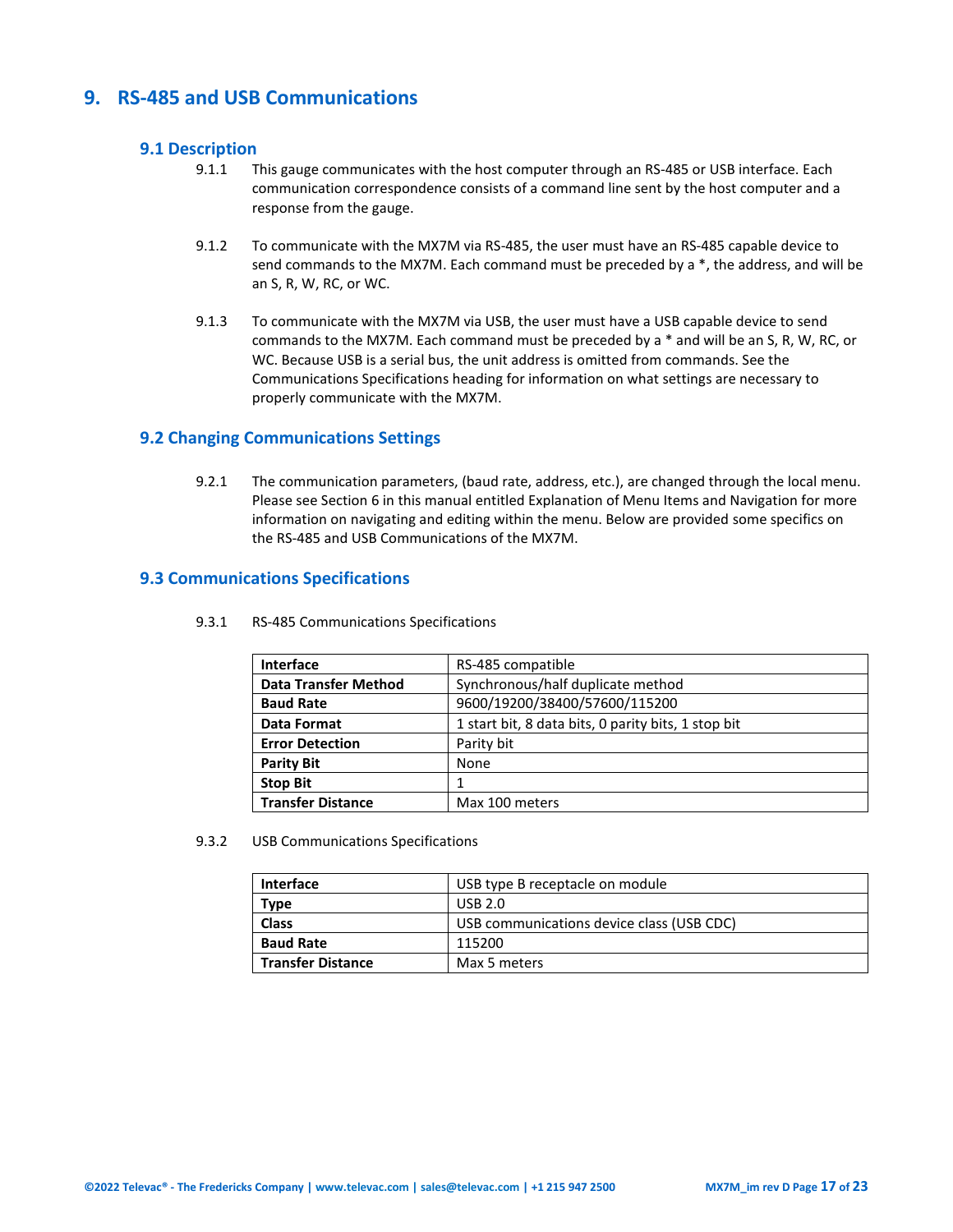## <span id="page-17-0"></span>**9.4 RS-485 and USB Command List**

9.4.1 RS-485 and USB Status Commands

| <b>Command</b> | Response | <b>Description</b>                 |
|----------------|----------|------------------------------------|
| S1             | ppsee    | Read pressure data where ppsee is: |
|                |          | $pp =$ mantissa                    |
|                |          | $s = sign$                         |
|                |          | $ee =$ exponent                    |
| S <sub>2</sub> | yymmdd   | Read firmware version, where:      |
|                |          | yy = last two digits of year       |
|                |          | $mm = month$                       |
|                |          | $dd = day$                         |

## 9.4.2 RS-485 and USB General Read Commands

| Command        | Response   | <b>Description</b>                              |
|----------------|------------|-------------------------------------------------|
| R1             | XX         | Read units, where xx is:                        |
|                |            | $PA = Pa$                                       |
|                |            | $TR = Torr$                                     |
|                |            | $MB = mbar$                                     |
| R <sub>3</sub> | XX         | Read resolution, where xx is:                   |
|                |            | $LO = low$                                      |
|                |            | $H = high$                                      |
| <b>R5</b>      | xyzzabb    | Read analog output range, where:                |
|                |            | $x = 1$ (linear), 2 (log), 3 (linear-by-decade) |
|                |            | y = high value exponent sign                    |
|                |            | zz = high value exponent                        |
|                |            | a = low value exponent sign                     |
|                |            | bb = low value exponent                         |
| R <sub>6</sub> | XX         | Read gas type, where xx is:                     |
|                |            | N2 = Nitrogen                                   |
|                |            | H2 = Hydrogen                                   |
|                |            | $NE = Neon$                                     |
|                |            | C2 = Carbon Dioxide                             |
|                |            | $AR = Argon$                                    |
|                |            | $HE = Helium$                                   |
|                |            | $KR = Krypton$                                  |
| R7Y            | ppseePPSEE | Read SPL (ppsee) and SP2H (PPSEE) settings:     |
|                |            | $Y = 1$ (Open Collector)                        |
|                |            | $Y = 2$ (Relay)                                 |
| R <sub>8</sub> | x          | Read sensor voltage control, where x is:        |
|                |            | $1 =$ menu control                              |
|                |            | $2 = pin control$                               |
| <b>R10</b>     | x          | Read high voltage state, where x is:            |
|                |            | $0 =$ off                                       |
|                |            | $1 =$ on                                        |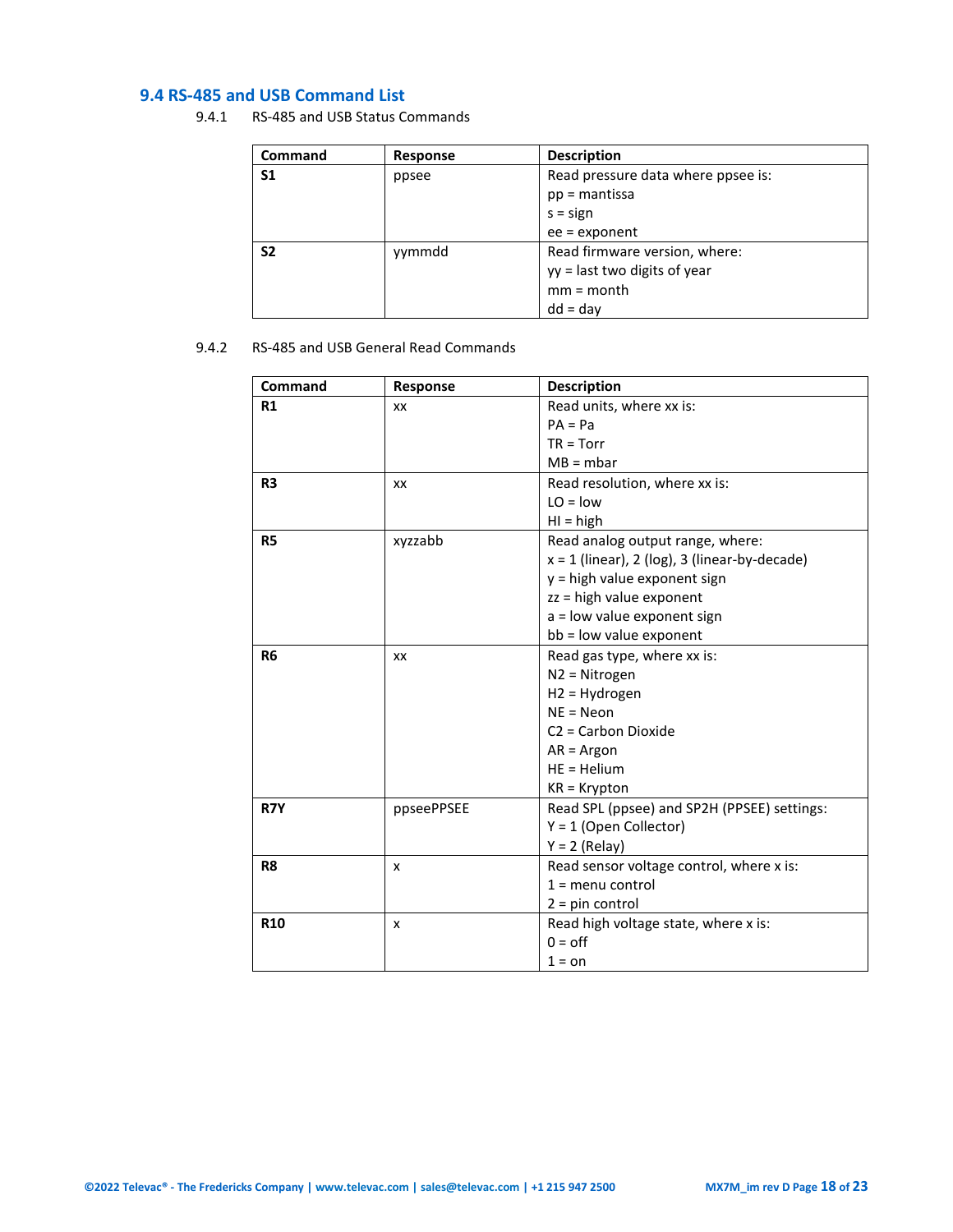## 9.4.3 RS-485 and USB General Write Commands

| Command            | Response   | <b>Description</b>                           |
|--------------------|------------|----------------------------------------------|
| W1xx               | XX         | Set units, where xx is:                      |
|                    |            | $PA = Pa$                                    |
|                    |            | $TR = Torr$                                  |
|                    |            | $MB = mbar$                                  |
| W <sub>3</sub>     | XX         | Toggle resolution, where xx is:              |
|                    |            | $LO = low$                                   |
|                    |            | $H = high$                                   |
| W51yzz             | 1yzz       | Set analog output format to linear:          |
|                    |            | yzz = high value                             |
|                    |            | y = high value exponent sign                 |
|                    |            | zz = high value exponent                     |
| W52yzzabb          | 2yzzabb    | Set analog output format to logarithmic:     |
|                    |            | yzz = high value                             |
|                    |            | $abb = low$ value                            |
|                    |            | y = high value exponent sign                 |
|                    |            | zz = high value exponent                     |
|                    |            | a = low value exponent sign                  |
|                    |            | bb = low value exponent                      |
| <b>W53</b>         | 3          | Set analog output format to linear-by-decade |
| W6xx               | XX         | Set gas type, where xx is:                   |
|                    |            | $N2 = Nitrogen$                              |
|                    |            | $AR = Argon$                                 |
|                    |            | $H2 = Hydrogen$                              |
|                    |            | $HE = Helium$                                |
|                    |            | $NE = Neon$                                  |
|                    |            | $KR = Krypton$                               |
|                    |            | C <sub>2</sub> = Carbon Dioxide              |
|                    |            | Response is new gas type.                    |
| <b>W7YppsePPSE</b> | ppseePPSEE | Set thresholds for set point Y, where:       |
|                    |            | $ppsee = SPI$                                |
|                    |            | <b>PPSEE = SPH</b>                           |
|                    |            | Response is new threshold settings for SPL   |
|                    |            | (ppsee) and SPH                              |
|                    |            | (PPSEE).                                     |
|                    |            | $Y = 1$ (Open Collector)<br>$Y = 2$ (Relay)  |
| W8x                |            | Set sensor voltage control, where x is:      |
|                    | x          | $1 =$ menu control                           |
|                    |            | $2 = pin control$                            |
| <b>W10x</b>        | x          | Set high voltage state, where x is:          |
|                    |            | $0 =$ off                                    |
|                    |            | $1 = on$                                     |
|                    |            | Response is new high voltage setting.        |
|                    |            |                                              |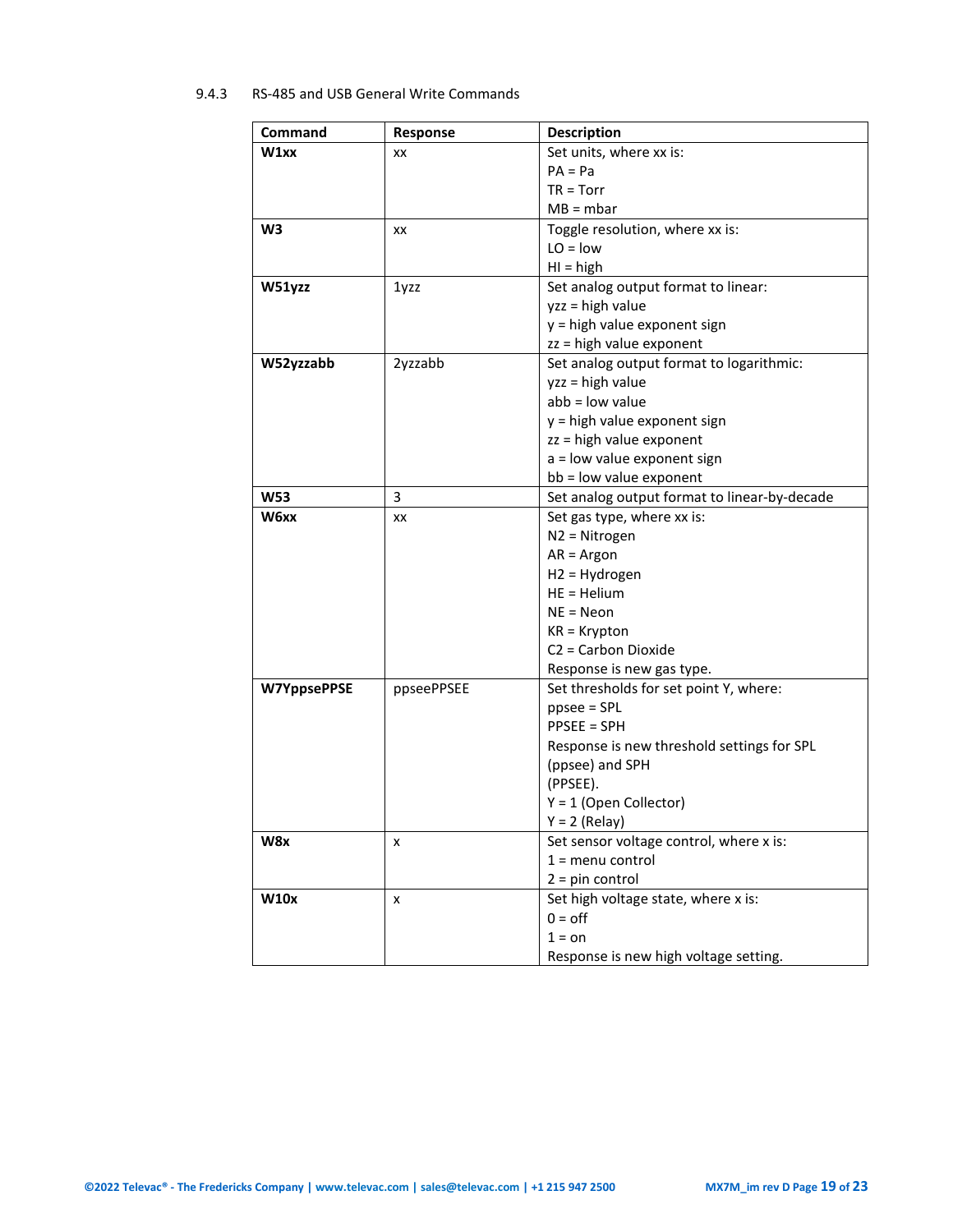## 9.4.4 RS-485 and USB Set Point Commands

| Command            | Response   | <b>Description</b>                                                                                                                                                                                                                                                                                                      |
|--------------------|------------|-------------------------------------------------------------------------------------------------------------------------------------------------------------------------------------------------------------------------------------------------------------------------------------------------------------------------|
| W1xx               | XX         | Set units, where xx is:                                                                                                                                                                                                                                                                                                 |
|                    |            | $PA = Pa$                                                                                                                                                                                                                                                                                                               |
|                    |            | $TR = Torr$                                                                                                                                                                                                                                                                                                             |
|                    |            | $MB = mbar$                                                                                                                                                                                                                                                                                                             |
| W <sub>3</sub>     | XX         | Toggle resolution, where xx is:                                                                                                                                                                                                                                                                                         |
|                    |            | $LO = low$                                                                                                                                                                                                                                                                                                              |
|                    |            | $H = high$                                                                                                                                                                                                                                                                                                              |
| W51yzz             | 1yzz       | Set analog output format to linear:                                                                                                                                                                                                                                                                                     |
|                    |            | $yzz = high value$                                                                                                                                                                                                                                                                                                      |
|                    |            | y = high value exponent sign                                                                                                                                                                                                                                                                                            |
|                    |            | zz = high value exponent                                                                                                                                                                                                                                                                                                |
| W52yzzabb          | 2yzzabb    | Set analog output format to logarithmic:                                                                                                                                                                                                                                                                                |
|                    |            | yzz = high value                                                                                                                                                                                                                                                                                                        |
|                    |            | $abb = low$ value                                                                                                                                                                                                                                                                                                       |
|                    |            | y = high value exponent sign                                                                                                                                                                                                                                                                                            |
|                    |            | zz = high value exponent                                                                                                                                                                                                                                                                                                |
|                    |            | a = low value exponent sign                                                                                                                                                                                                                                                                                             |
|                    |            | bb = low value exponent                                                                                                                                                                                                                                                                                                 |
| <b>W53</b>         | 3          | Set analog output format to linear-by-decade                                                                                                                                                                                                                                                                            |
| W6xx               | XX         | Set gas type, where xx is:                                                                                                                                                                                                                                                                                              |
|                    |            | $N2 = Nitrogen$                                                                                                                                                                                                                                                                                                         |
|                    |            | $AR = Argon$                                                                                                                                                                                                                                                                                                            |
|                    |            | $H2 = Hydrogen$                                                                                                                                                                                                                                                                                                         |
|                    |            | $HE = Helium$                                                                                                                                                                                                                                                                                                           |
|                    |            | $NE = Neon$                                                                                                                                                                                                                                                                                                             |
|                    |            | $KR = Krypton$                                                                                                                                                                                                                                                                                                          |
|                    |            | C <sub>2</sub> = Carbon Dioxide                                                                                                                                                                                                                                                                                         |
|                    |            | Response is new gas type.                                                                                                                                                                                                                                                                                               |
| <b>W7YppsePPSE</b> | ppseePPSEE | Set thresholds for set point Y, where:                                                                                                                                                                                                                                                                                  |
|                    |            | $ppsee = SPI$                                                                                                                                                                                                                                                                                                           |
|                    |            | <b>PPSEE = SPH</b>                                                                                                                                                                                                                                                                                                      |
|                    |            |                                                                                                                                                                                                                                                                                                                         |
|                    |            |                                                                                                                                                                                                                                                                                                                         |
|                    |            |                                                                                                                                                                                                                                                                                                                         |
|                    |            |                                                                                                                                                                                                                                                                                                                         |
|                    |            |                                                                                                                                                                                                                                                                                                                         |
|                    |            |                                                                                                                                                                                                                                                                                                                         |
|                    |            |                                                                                                                                                                                                                                                                                                                         |
|                    |            |                                                                                                                                                                                                                                                                                                                         |
|                    |            |                                                                                                                                                                                                                                                                                                                         |
|                    |            |                                                                                                                                                                                                                                                                                                                         |
|                    |            |                                                                                                                                                                                                                                                                                                                         |
| W8x<br><b>W10x</b> | x<br>x     | Response is new threshold settings for SPL<br>(ppsee) and SPH<br>(PPSEE).<br>$Y = 1$ (Open Collector)<br>$Y = 2$ (Relay)<br>Set sensor voltage control, where x is:<br>$1 =$ menu control<br>$2 = pin control$<br>Set high voltage state, where x is:<br>$0 =$ off<br>$1 = on$<br>Response is new high voltage setting. |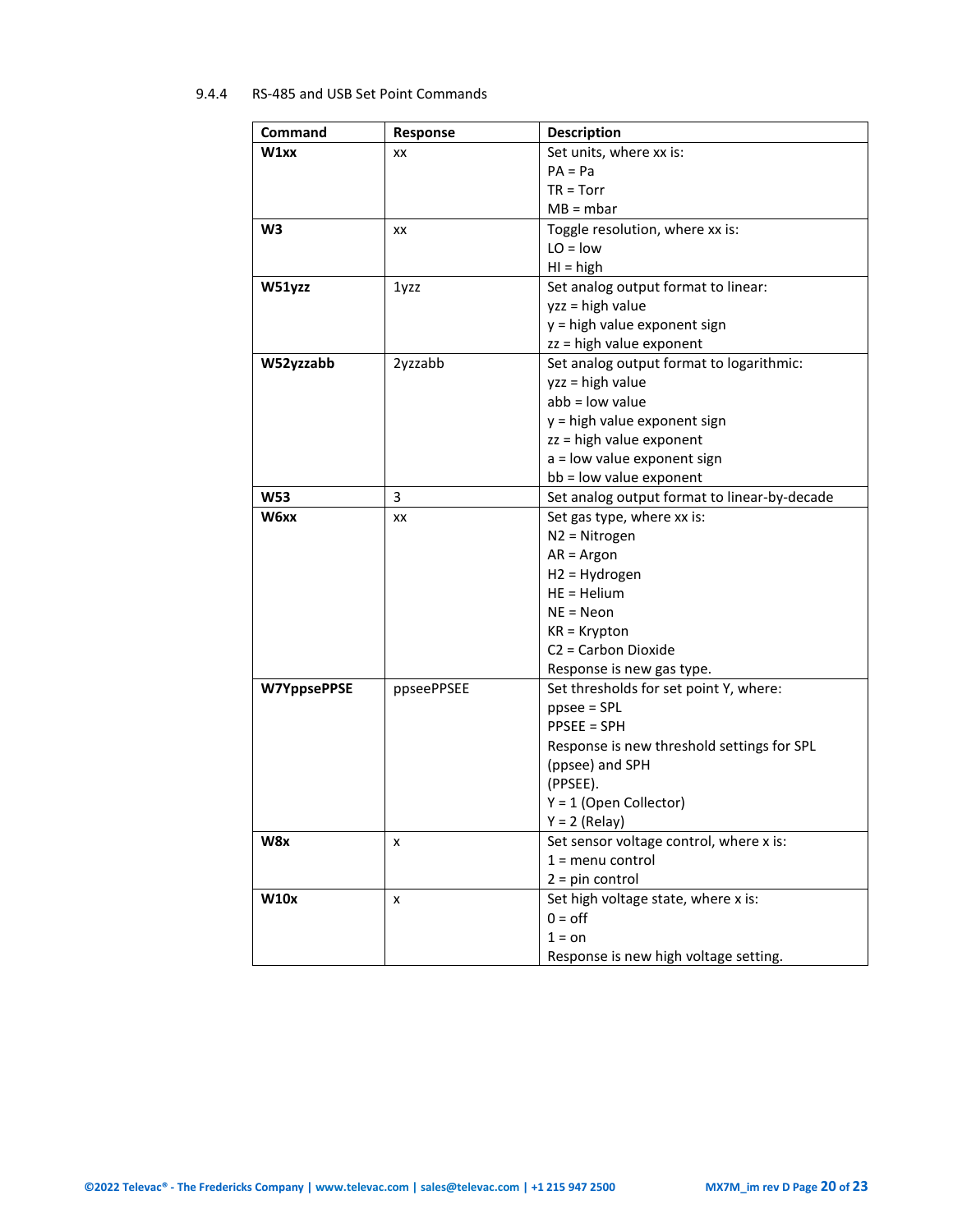## 9.4.5 RS-485 and USB Set Point Commands

| Command         | <b>Response</b> | <b>Description</b>                               |
|-----------------|-----------------|--------------------------------------------------|
| <b>RC1</b>      | <b>XVV</b>      | Read 1E-6 calibration adjustment where x is:     |
|                 |                 | 0=negative                                       |
|                 |                 | 1=positive                                       |
|                 |                 | yy can be 00 to 99                               |
| RC <sub>2</sub> | xyy             | Read 1E-5 calibration adjustment                 |
| RC3             | xyy             | Read 1E-4 calibration adjustment                 |
| RC4             | xyy             | Read 1E-3 calibration adjustment                 |
| RC5             | 3               | Set analog output format to linear-by-decade     |
| WC1xyy          | ppsee           | Set 1E-6 calibration adjustment, response is new |
|                 |                 | pressure reading.                                |
| WC2xyy          | ppsee           | Set 1E-5 calibration adjustment, response is new |
|                 |                 | pressure reading.                                |
| WC3xyy          | ppsee           | Set 1E-4 calibration adjustment, response is new |
|                 |                 | pressure reading.                                |
| WC4xyv          | ppsee           | Set 1E-3 calibration adjustment, response is new |
|                 |                 | pressure reading.                                |
| WC5xyy          | ppsee           | Write analog output adjustment. Return value is  |
|                 |                 | pressure reading.                                |

9.4.6 USB Commands for Setting RS-485 Communications Settings

| Command             | <b>Response</b> | <b>Description</b>                      |
|---------------------|-----------------|-----------------------------------------|
| C <sub>1</sub>      | <b>XXXX</b>     | Return serial baud rate, where xxxx is: |
|                     |                 | $0096 = 9600$                           |
|                     |                 | $0192 = 19200$                          |
|                     |                 | $0384 = 38400$                          |
|                     |                 | $0576 = 57600$                          |
|                     |                 | $1152 = 115200$                         |
|                     |                 | Return new value before changing.       |
| C <sub>1</sub> xxxx | <b>XXXX</b>     | Set serial baud rate, where xxxx is:    |
|                     |                 | $0096 = 9600$                           |
|                     |                 | $0192 = 19200$                          |
|                     |                 | $0384 = 38400$                          |
|                     |                 | $0576 = 57600$                          |
|                     |                 | $1152 = 115200$                         |
|                     |                 | Return new value before changing.       |
| C <sub>2</sub>      | x               | Read RS-485 address, where x is 0 to F  |
| C2xx                | x               | Set RS-485 address, where x is 0 to F   |
|                     |                 | Return new value before changing        |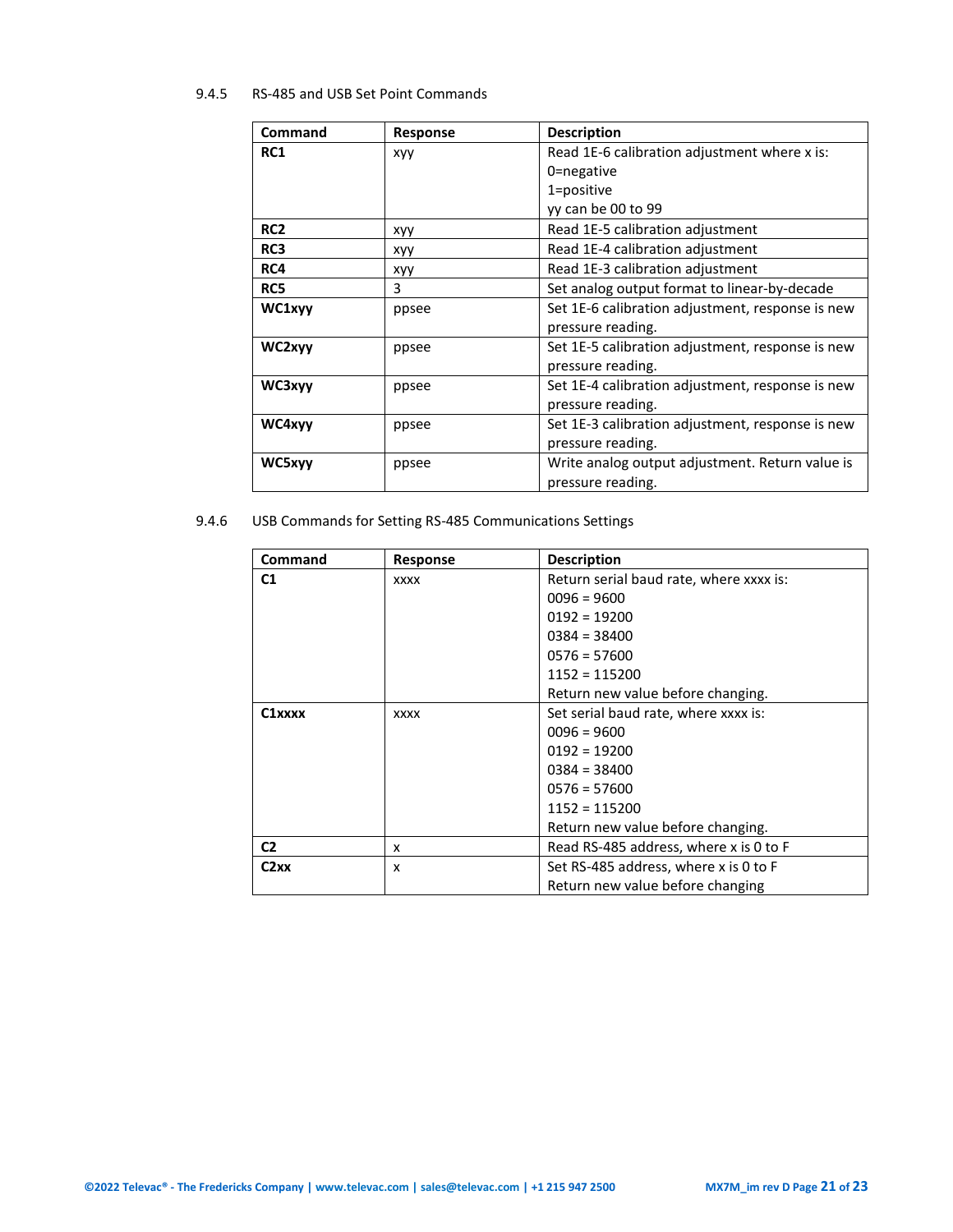## <span id="page-21-0"></span>**9.5 RS-485 Command Examples**

| Command             | Output       | <b>Description</b>                             |
|---------------------|--------------|------------------------------------------------|
| *0R1 <cr></cr>      | 0001         | Units are in Pa                                |
|                     | 0002         | Units in Torr                                  |
|                     | 0003         | Units in mbar                                  |
| *0R2 <cr></cr>      | ppseePPSEE   | Lower set point 1 given by ppsee               |
|                     |              | Upper set point 1 given by PPSEE               |
| *0R3 <cr></cr>      | ppseePPSEE   | Set point 2 ON given by ppsee                  |
|                     |              | Set point 2 OFF given by PPSEE                 |
| *0W10001 <cr></cr>  | 0001         | Units are in kPa                               |
| *0W10002 <cr></cr>  | 0002         | Units are in Torr                              |
| *0W10003 <cr></cr>  | 0003         | Units are in mbar                              |
| *0W4xx <cr></cr>    | GG           | Change gas type: N2=Nitrogen/Air, AR=Argon     |
| *0S1 <cr></cr>      | <b>PPSEE</b> | Pressure reading is PPSEE                      |
| *ORC1 <cr></cr>     | Baaa         | Read 1E-6 Torr Adjustment                      |
| *0RC2 <cr></cr>     | Baaa         | Read 1E-5 Torr Adjustment                      |
| *0RC3 <cr></cr>     | Baaa         | Read 1E-4 Torr Adjustment                      |
| *0RC4 <cr></cr>     | Baaa         | Read 1E-3 Torr Adjustment                      |
| *OWC1Baaa <cr></cr> | <b>PPSEE</b> | 1E-6 Torr Adjustment is Baaa, reading is PPSEE |
| *0WC2Baaa <cr></cr> | <b>PPSEE</b> | 1E-5 Torr Adjustment is Baaa, reading is PPSEE |
| *0WC3Baaa <cr></cr> | <b>PPSEE</b> | 1E-4 Torr Adjustment is Baaa, reading is PPSEE |
| *0WC4Baaa <cr></cr> | <b>PPSEE</b> | 1E-3 Torr Adjustment is Baaa, reading is PPSEE |

## <span id="page-21-1"></span>**9.6 USB Sample Commands**

9.6.1 Note that all USB commands are the same as the RS-485 commands with the star and address prefix omitted.

| Command           | Output       | <b>Description</b>                             |
|-------------------|--------------|------------------------------------------------|
| R1 < CR           | 0001         | Units are in Pa                                |
|                   | 0002         | Units in Torr                                  |
|                   | 0003         | Units in mbar                                  |
| R2 < CR           | ppseePPSEE   | Lower set point 1 given by ppsee               |
|                   |              | Upper set point 1 given by PPSEE               |
| R3 < CR           | ppseePPSEE   | Set point 2 ON given by ppsee                  |
|                   |              | Set point 2 OFF given by PPSEE                 |
| W10001 <cr></cr>  | 0001         | Units are in kPa                               |
| W10002 <cr></cr>  | 0002         | Units are in Torr                              |
| W10003 <cr></cr>  | 0003         | Units are in mbar                              |
| W4xx < CR         | GG           | Change gas type: N2=Nitrogen/Air, AR=Argon     |
| S1 < CR           | <b>PPSEE</b> | Pressure reading is PPSEE                      |
| RC1 < CR          | Baaa         | Read 1E-6 Torr Adjustment                      |
| RC2 <cr></cr>     | Baaa         | Read 1E-5 Torr Adjustment                      |
| RC3 <cr></cr>     | Baaa         | Read 1E-4 Torr Adjustment                      |
| RC4 < CR          | Baaa         | Read 1E-3 Torr Adjustment                      |
| WC1Baaa <cr></cr> | <b>PPSEE</b> | 1E-6 Torr Adjustment is Baaa, reading is PPSEE |
| WC2Baaa <cr></cr> | <b>PPSEE</b> | 1E-5 Torr Adjustment is Baaa, reading is PPSEE |
| WC3Baaa <cr></cr> | <b>PPSEE</b> | 1E-4 Torr Adjustment is Baaa, reading is PPSEE |
| WC4Baaa <cr></cr> | <b>PPSEE</b> | 1E-3 Torr Adjustment is Baaa, reading is PPSEE |